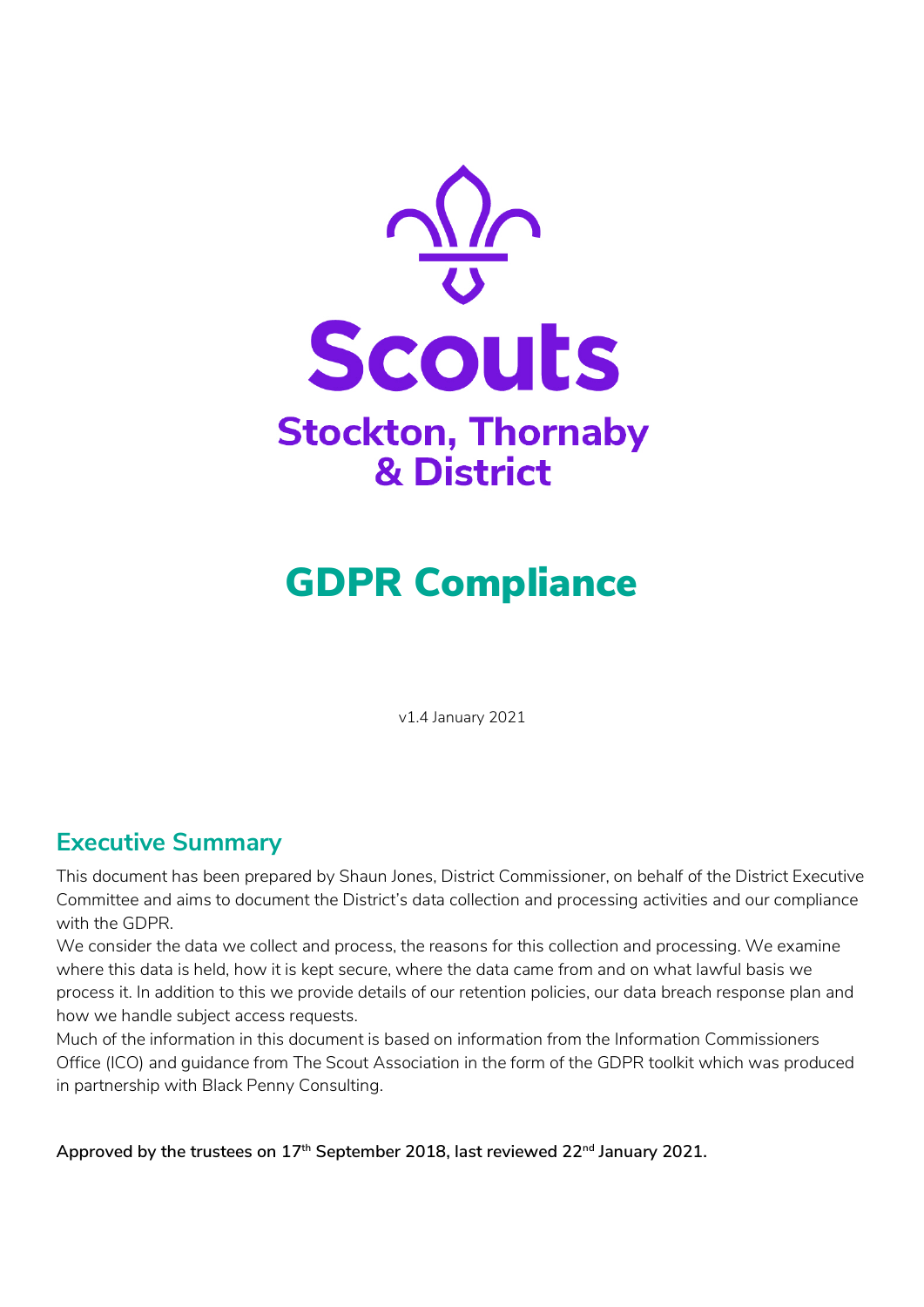# **Contents**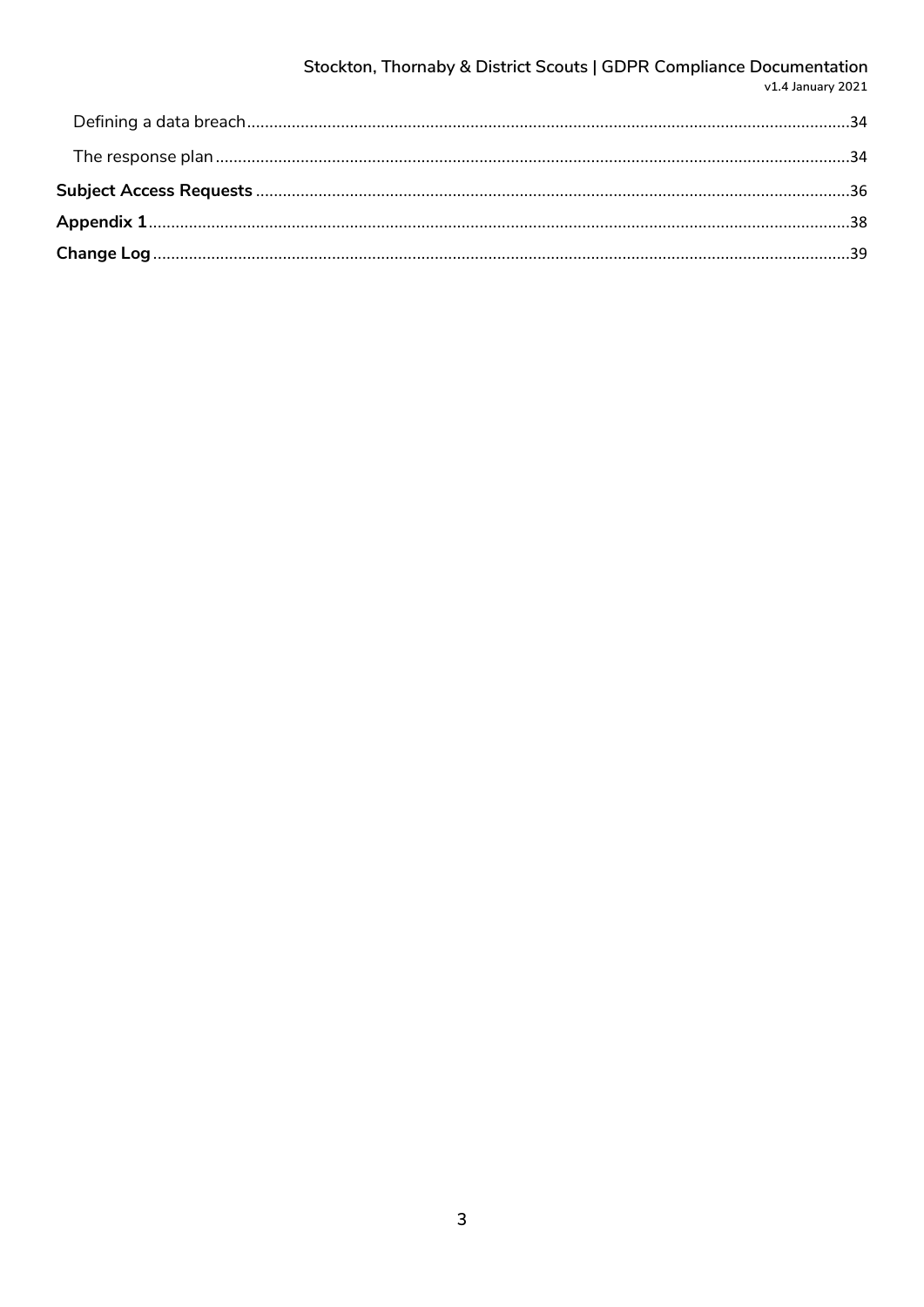### **Organisational Details**

#### Organisation name and contact details

Stockton, Thornaby & District Scout Council 26 Briardene Court Bishopsgarth Stockton-on-Tees TS19 8UX

e: dc@stocktonthornabydistrictscouts.com t: 07562 262449

#### Person/s responsible for data protection

The charity trustees, otherwise referred to as the District Executive Committee.

### **Purposes of Data Processing**

The District collects and processes a variety of personal data for the purposes of facilitating a person's membership in Scouting or for providing services to another person or organisation. A short description of the reasons for processing this data is given under the headings of young people, adults and others below as the nature of this differs for each. Data flow maps for young person and adult membership processes are given in Appendix 1.

### Young People

We have two categories of young people that we collect and process data about, young people who are making want to join enquiries and/or are already in a Scout Group and Explorer Scouts and Young Leaders. The nature of the data we collect and process and the reasons for it differ therefore they are considered separately below:

a) Young people wanting to join and/or already in a Scout Group

The District collects data about young people from their parents when they make an initial 'want to join' enquiry. This data is used to place the young person on the relevant waiting list before allocating them in a place in a Scout Group.

Once a young person is a member of a Group the District processes data annually as part of the national Scout census. This is to provide statistical information on the reach of Scouting across the UK and helps to facilitate appropriate insurance and resources.

From time to time the District will also collect and process data about young people already in groups in order to facilitate trips and other District led events.

As all safeguarding incidents within the District must be reported to the District Commissioner for referral to the Scout Association safeguarding team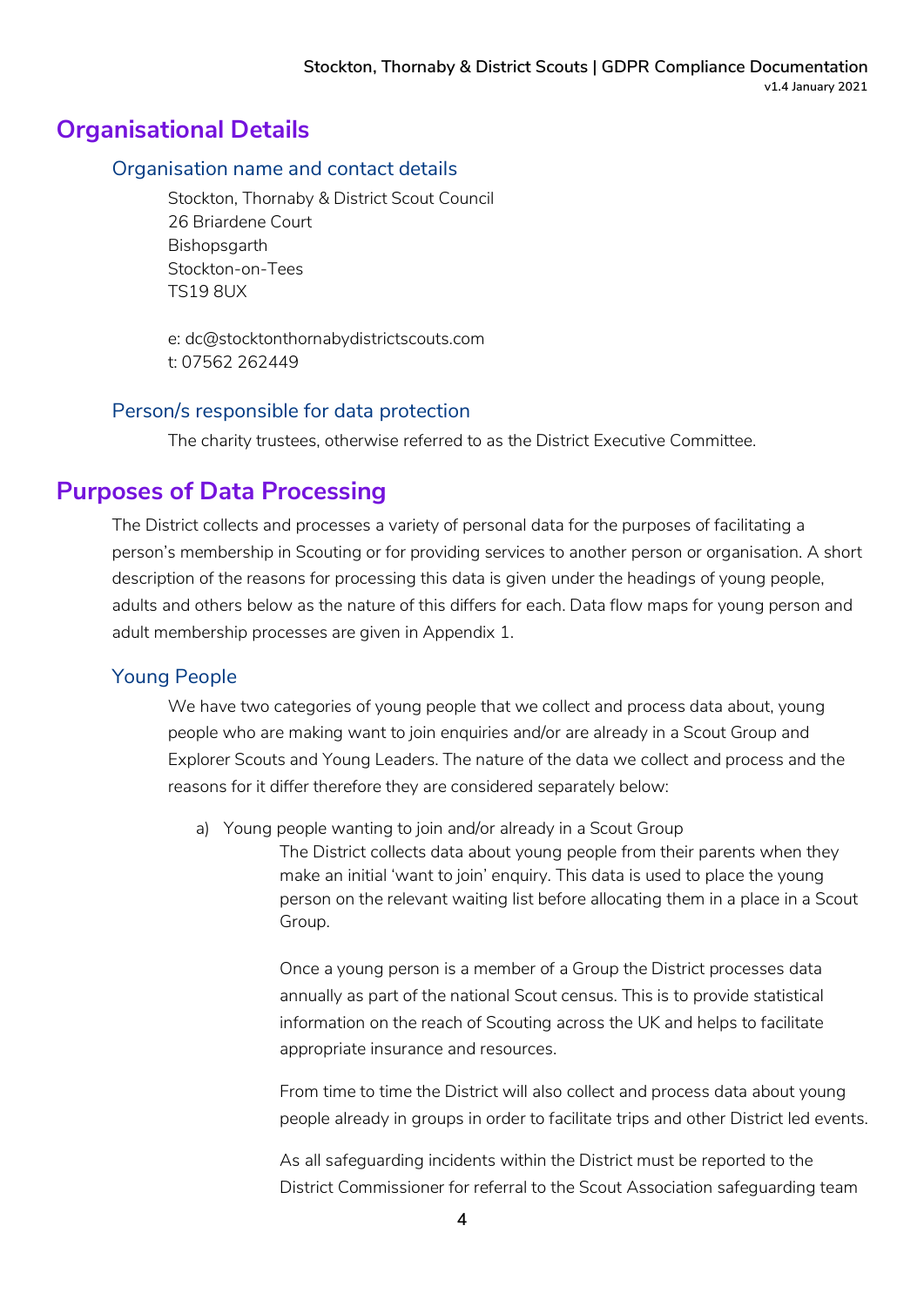by definition the District collects data relating to safeguarding incidents involving young people. This data is collected to ensure that the incident is recorded and dealt with by the necessary external agencies.

Generally the records made if a young person suffers an accident or injury are made and held by the group that they are a member of however from time to time during District led activities these records will be made and stored centrally.

#### b) Explorer Scouts and Young Leaders

The District collects data about Explorer Scouts and Young Leaders from their parents when they join. This data is used to facilitate their membership of an Explorer Scout unit or the Young Leaders unit.

Once a young person is a member of a unit the District processes data annually as part of the national Scout census. This is to provide statistical information on the reach of Scouting across the UK and helps to facilitate appropriate insurance and resources.

In addition to this the District occasionally collects additional data in order to facilitate camps, trips and other activities.

As all safeguarding incidents within the District must be reported to the District Commissioner for referral to the Scout Association safeguarding team by definition the District collects data relating to safeguarding incidents involving Explorer Scouts and Young Leaders. This data is collected to ensure that the incident is recorded and dealt with by the necessary external agencies.

If an Explorer Scout or Young Leader suffers an accident or injury whilst on a District organised activity (or on a normal meeting night in the case of Explorer Scouts) data is recorded about the incident and the person or people involved. Accidents and/or injuries involving Young Leaders during a section meeting at the group in which they are placed will be recorded by the group involved and subject to their own data protection policies.

#### Adults

The District processes data in relation to adults for two possible reasons:

a) To facilitate their membership of Scouting

The District collects and processes data about an individual when they submit such data via a 'want to join' enquiry. This data is processed to allow the adult to join Scouting and complete a DBS check as part of our safeguarding procedures.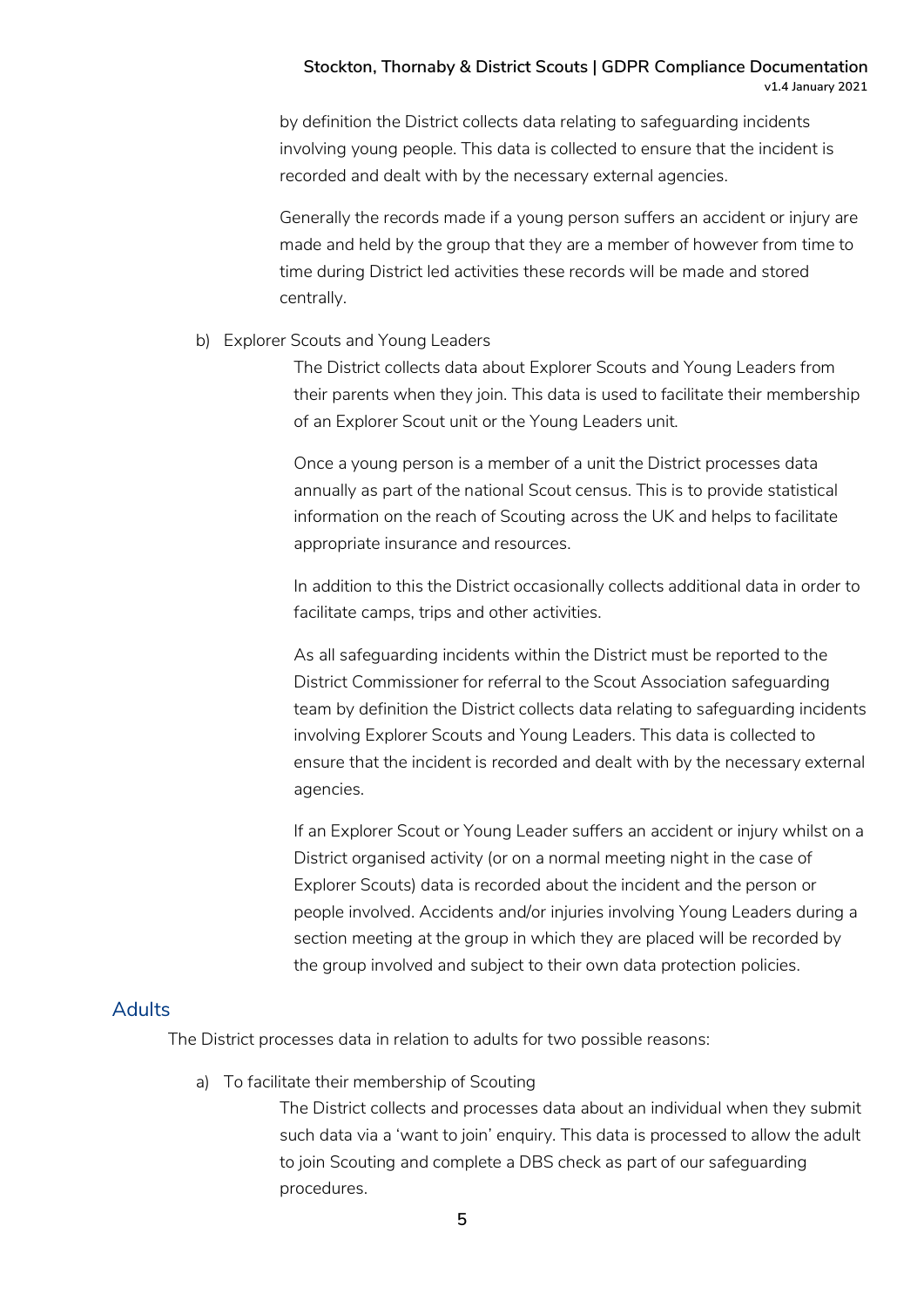The District collects and processes data relating to an adult volunteer's progress in their Scout leadership training, this is to ensure that they are completing the training and to ensure that relevant and appropriate support is offered to them.

Data is further processed as part of the annual national Scout census in order to provide statistical information on the reach of Scouting across the UK and helps to facilitate appropriate insurance and resources.

It is also processed as part of the safeguarding procedures when DBS checks are repeated at 5 yearly intervals.

Adult data is also processed to allow communication with them to provide information they may need as part of their role including the advertisement of meetings and activities that they and/or their sections may wish to participate in.

Adult names are recorded in minutes of meetings to register their attendance at such a meeting along with any particular proposals they have made at such meetings.

As all safeguarding incidents within the District must be reported to the District Commissioner for referral to the Scout Association safeguarding team by definition the District collects data relating to safeguarding incidents involving volunteers. This data is collected to ensure that the incident is recorded and dealt with by the necessary external agencies.

The communications team collect driving license information from team members who are to drive the team van. This information is collected so that the team can provide accurate information (particularly driving entitlements and points on license) to the insurance company about each driver to ensure full and proper insurance and to ensure that team members are only asked to drive vehicles for which they hold the appropriate license.

Lastly, adult data is from time to time collected and processed to facilitate trips and other District led events.

b) To facilitate their child's membership of Scouting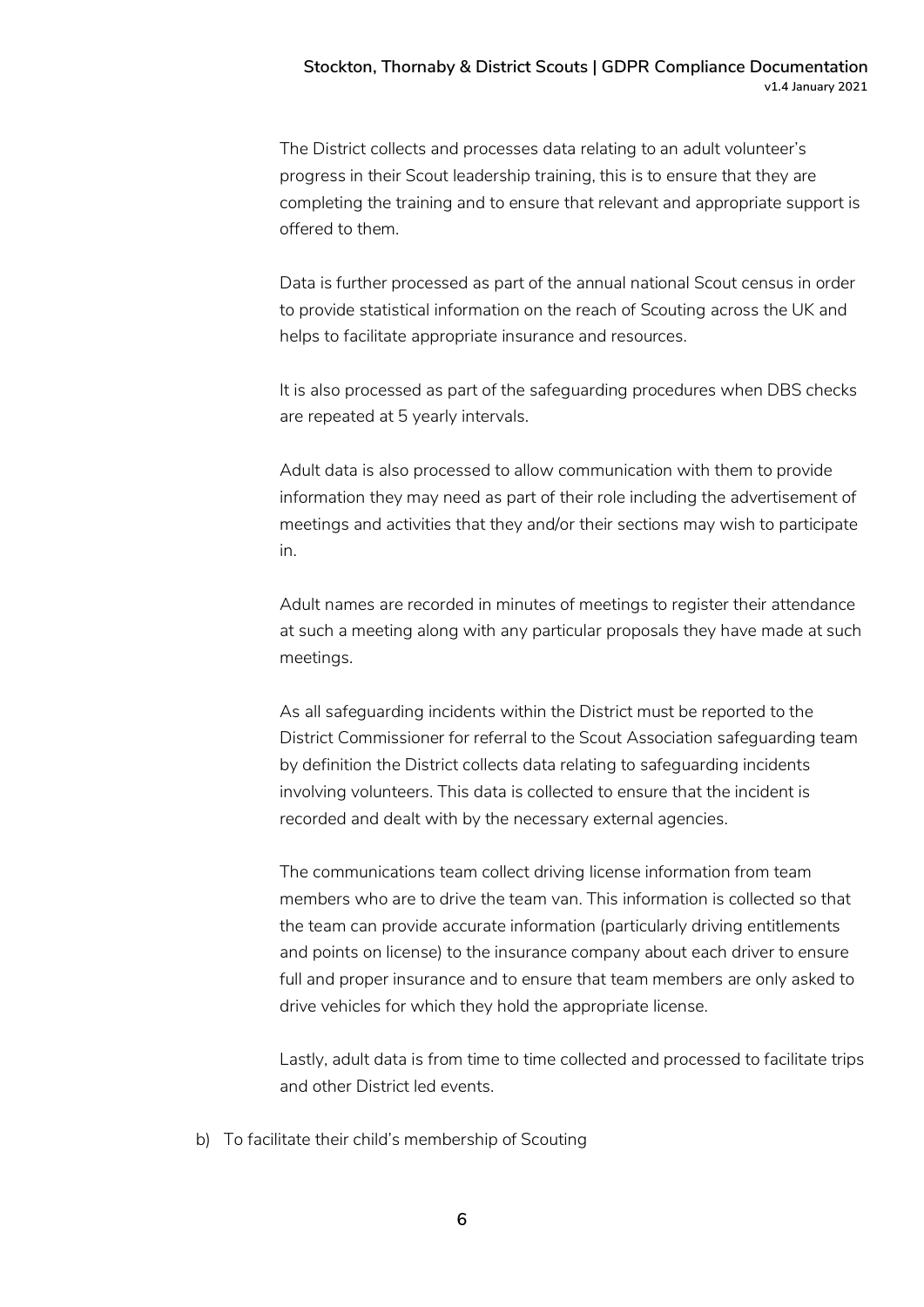When a parent submits a 'want to join' enquiry for their child we collect and process data about the parent in order to be able to contact them regarding their child/enquiry.

We also occasionally hold bank details of parents. This is either through direct collection to facilitate refunds via bank transfer where events or activities are cancelled or is incidental due to the presence of account details on the bottom of the cheques that are used to make various payments.

#### **Others**

a) To facilitate a campsite booking

When a booking for Pybus Scout Campsite is submitted, we collect and process data about the person and organisation making the booking. This is to ensure that we are able to contact them regarding their booking.

b) To facilitate a communications team booking

When an event organiser makes a booking we collect and process data about the person making a booking (this data may be retained from a previous booking and not collected again). This is to ensure that we are able to contact them regarding their booking.

c) To provide event control services

To provide event control services, we are, from time to time, given sensitive personal data by event organisers. We hold this data for the purposes of being able to provide assistance in the event of an incident during the event. This data is provided by the event organiser at the start of the event and returned to them at the end of the event.

From time to time we also receive personal data of other marshals working on the event so as they can be contacted if required.

In addition to this we also collate a list of incidents during an event, this involves collection of details about the individual involved along with the nature of the incident.

#### d) To protect District property and assets and safeguard campsite users

CCTV is in operation on Pybus Scout Campsite for the protection of District property and assets and to assist in the safeguarding of all users of the site. We use the data collected by CCTV solely in the event of an crime or incident occurring in order to help identify a criminal or establish the circumstances surrounding an event.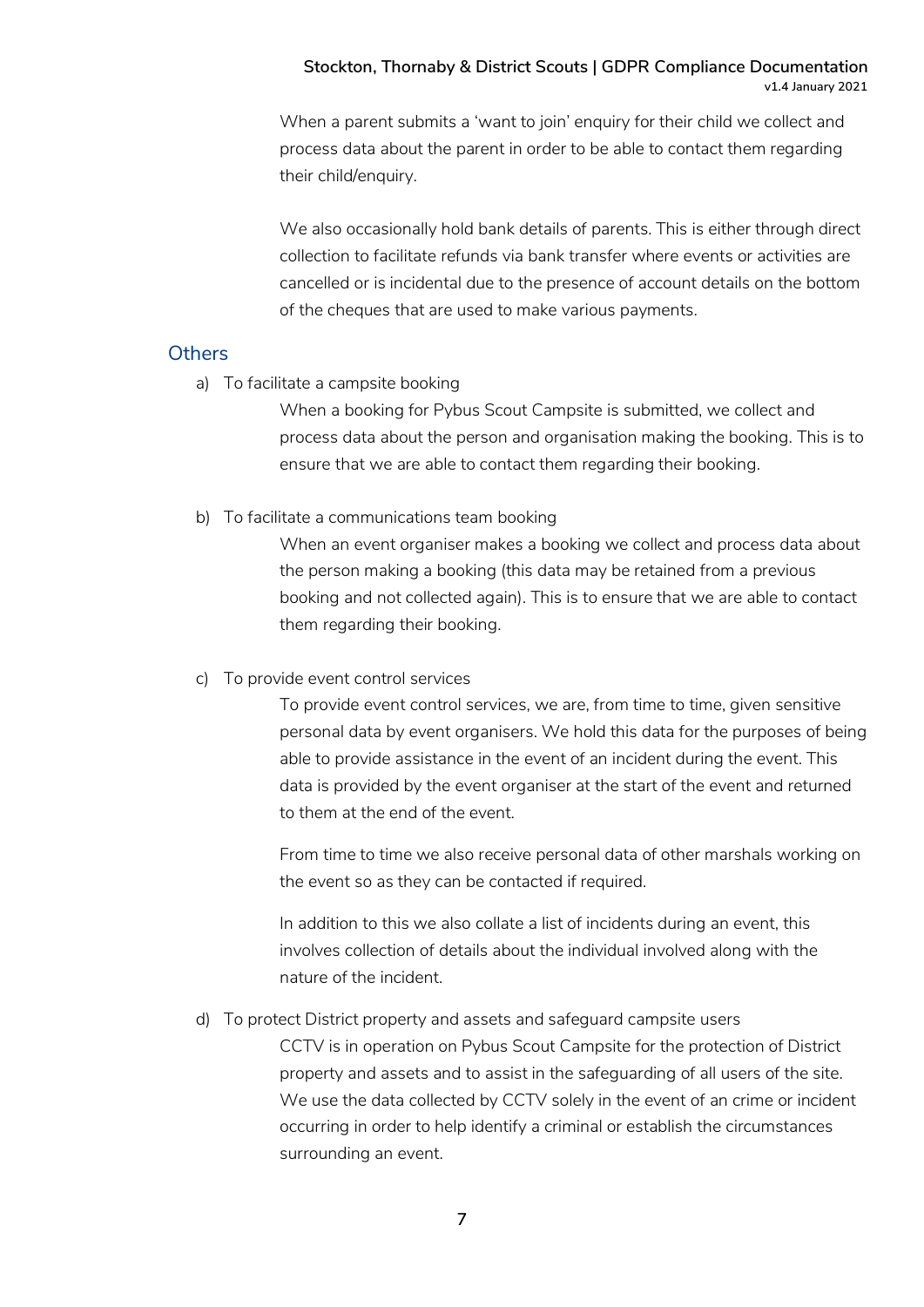# **Categories of Personal Data Held**

*Note: \* denotes that special category data is included in the collection*

| Person Type               | Purpose of<br>Processing                                                       | Category of<br>Individual | Categories of<br><b>Personal Data</b>                                                                                                                  | Who has access to<br>this data?                                                           | Data storage                                                                                         | <b>Recipients of that Data</b>                                                      |
|---------------------------|--------------------------------------------------------------------------------|---------------------------|--------------------------------------------------------------------------------------------------------------------------------------------------------|-------------------------------------------------------------------------------------------|------------------------------------------------------------------------------------------------------|-------------------------------------------------------------------------------------|
| Young Person              | Adding name to<br>waiting list                                                 | Potential<br>member       | Name<br>$\bullet$<br>Gender<br>$\bullet$<br><b>DOB</b><br>$\bullet$<br>Address<br>$\bullet$<br>Phone number<br>$\bullet$<br>Parent's name<br>$\bullet$ | District waiting list<br>secretary                                                        | Spreadsheet<br>$\bullet$<br>(Memory Stick)<br>Paper form<br>$\bullet$<br>Email (GSuite)<br>$\bullet$ | None                                                                                |
| Young person              | Facilitation of<br>membership of a<br>Scout group                              | New member                | Name<br>$\bullet$<br>Gender<br>$\bullet$<br><b>DOB</b><br>$\bullet$<br>Address<br>$\bullet$<br>Phone number<br>$\bullet$                               | District waiting list<br>secretary passes<br>details to those<br>given as recipients      | Email (GSuite<br>$\bullet$<br>and other<br>personal<br>providers)<br>Paper form<br>$\bullet$         | The Group Scout<br>Leader/Section Leader of<br>the receiving Scout<br>Group/Section |
| Young person<br>$(A  )$ * | <b>National Scout</b><br>census and provision<br>of insurance and<br>resources | Existing<br>Member        | <b>DOB</b><br>$\bullet$<br>Gender<br>$\bullet$<br>Nationality<br>$\bullet$<br><b>Additional needs</b><br>$\bullet$                                     | District census<br>co-ordinator/s<br>(+ Explorer Scout<br>Leaders for Explorer<br>Scouts) | Paper form<br>$\bullet$<br>Spreadsheet<br>$\bullet$                                                  | <b>Cleveland County Scouts</b>                                                      |
| Young person*             | Provision of trips and<br>other District led<br>activities                     | Existing<br>Member        | Name<br>$\bullet$<br>Gender<br>$\bullet$<br><b>DOB</b><br>$\bullet$<br>Emergency<br>$\bullet$<br>contact details<br>Health<br>$\bullet$<br>information | Event leader                                                                              | Paper form<br>$\bullet$<br>Spreadsheet<br>$\bullet$                                                  | Internal events team                                                                |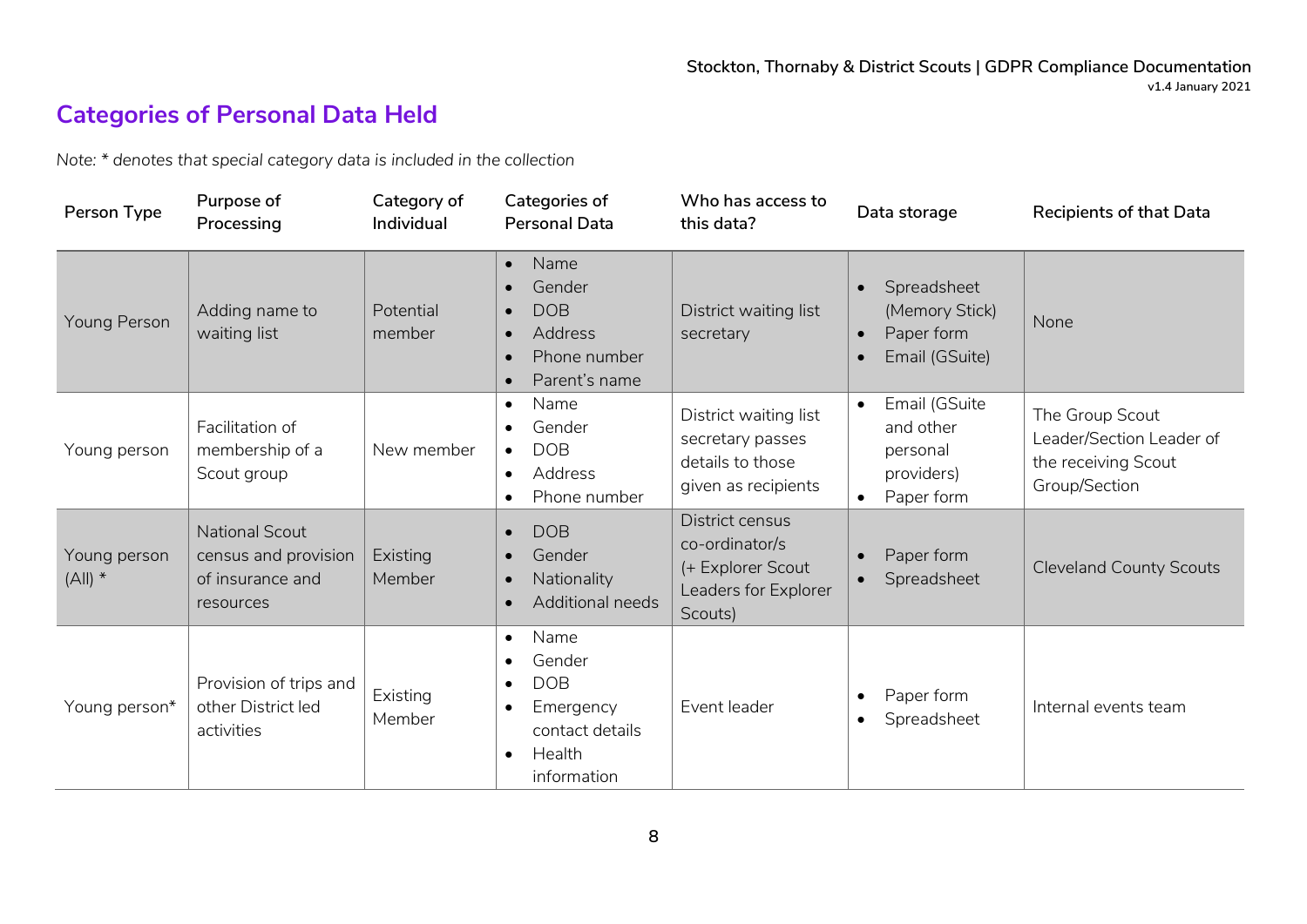| Person Type                                                      | Purpose of<br>Processing                                                             | Category of<br>Individual | Categories of<br><b>Personal Data</b>                                                                                                                                                                                | Who has access to<br>this data?                                                                                                                                                                                     | Data storage                                                                                       | <b>Recipients of that Data</b>                                                            |
|------------------------------------------------------------------|--------------------------------------------------------------------------------------|---------------------------|----------------------------------------------------------------------------------------------------------------------------------------------------------------------------------------------------------------------|---------------------------------------------------------------------------------------------------------------------------------------------------------------------------------------------------------------------|----------------------------------------------------------------------------------------------------|-------------------------------------------------------------------------------------------|
| Young person<br>(Explorer<br>Scouts and<br>Young<br>Leaders) *   | Facilitation of<br>membership of an<br><b>Explorer Scout or</b><br>Young Leader unit | New member                | Name<br>$\bullet$<br>Address<br>$\bullet$<br><b>DOB</b><br>$\bullet$<br>Phone number<br>$\bullet$<br>Doctors details<br>$\bullet$<br>Emergency<br>$\bullet$<br>contact details<br>Health<br>$\bullet$<br>information | <b>Explorer Scout</b><br>Leaders or Young<br>Leader Unit Leaders                                                                                                                                                    | Spreadsheet<br>$\bullet$<br>Paper form<br>$\bullet$<br><b>Online Scout</b><br>$\bullet$<br>Manager | None                                                                                      |
| Young person<br>(Explorer<br>Scouts and<br>Young<br>Leaders) $*$ | Provision of camps,<br>trips and other<br>activities                                 | Existing<br>Member        | Name<br>$\bullet$<br>Gender<br>$\bullet$<br><b>DOB</b><br>$\bullet$<br>Emergency<br>$\bullet$<br>contact details<br>Health<br>$\bullet$<br>information                                                               | <b>Explorer Scout</b><br>Leaders or Young<br>Leader Unit Leaders                                                                                                                                                    | Paper forms<br>$\bullet$<br>Email<br>$\bullet$                                                     | None                                                                                      |
| Young person*                                                    | The recording and<br>reporting of<br>accidents and<br>injuries                       | Existing<br>Member        | Name<br>$\bullet$<br>Accident/injury<br>details<br>Any relevant<br>$\bullet$<br>health<br>information                                                                                                                | Event leader/first<br>$\bullet$<br>aider (for District<br>led events)<br><b>Explorer Scout</b><br>Leader (in the<br>case of Explorer<br>Scouts)<br>Young Leader<br>Unit Leader (in<br>the case of<br>Young Leaders) | Paper form<br>GSuite<br>$\bullet$                                                                  | The Scout Association (in<br>cases where professional<br>medical care has been<br>sought) |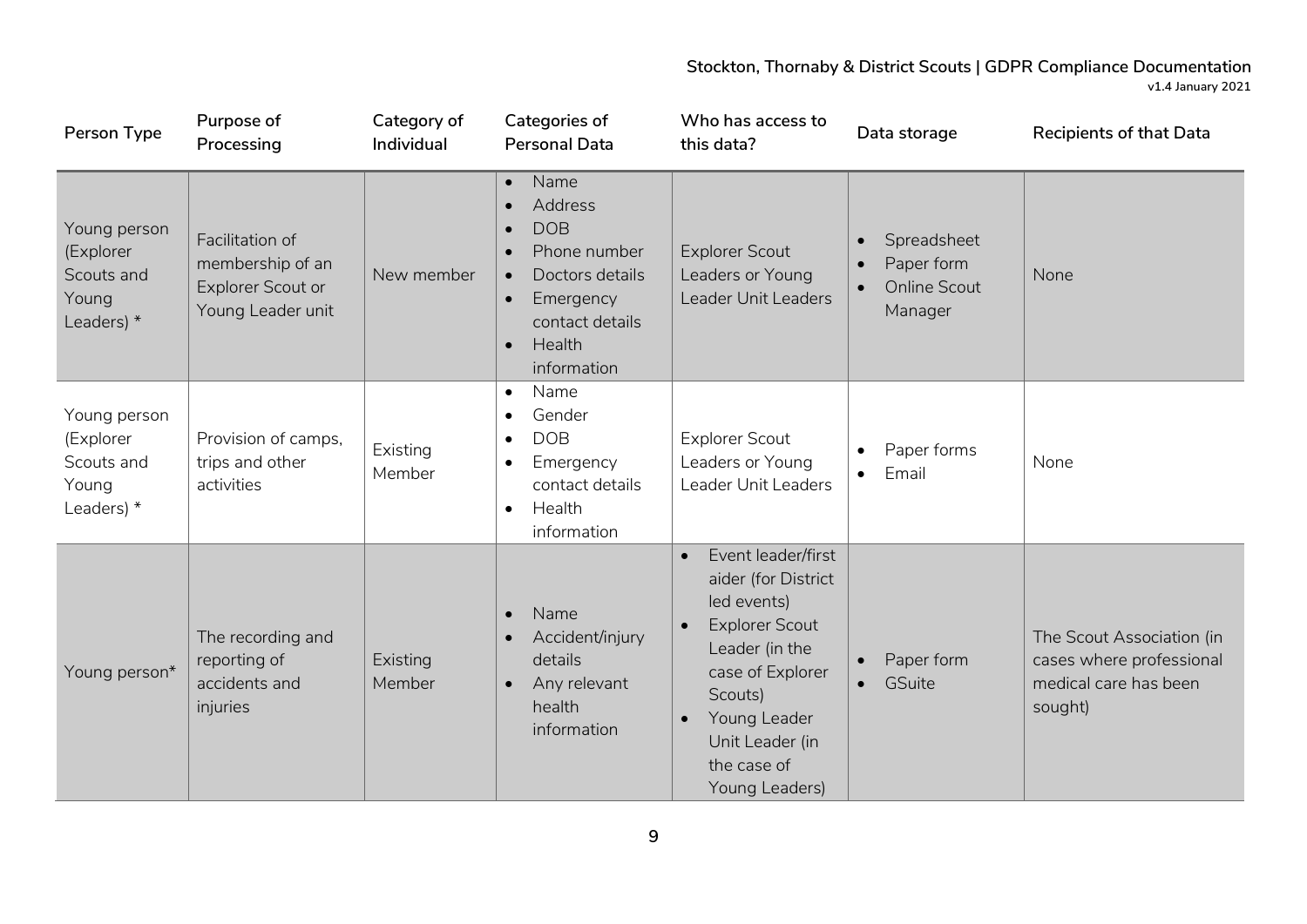| Person Type  | Purpose of<br>Processing                                                                 | Category of<br>Individual        | Categories of<br><b>Personal Data</b>                                                                                                    | Who has access to<br>this data?                                                                                                    | Data storage                                                                  | <b>Recipients of that Data</b>                                                                     |
|--------------|------------------------------------------------------------------------------------------|----------------------------------|------------------------------------------------------------------------------------------------------------------------------------------|------------------------------------------------------------------------------------------------------------------------------------|-------------------------------------------------------------------------------|----------------------------------------------------------------------------------------------------|
| Young Person | The recording and<br>management of<br>safeguarding<br>incidents                          | Existing<br>Member               | Name<br>Gender<br><b>DOB</b><br>$\bullet$<br>Contact details<br>$\bullet$<br>Incident details<br>$\bullet$                               | District<br>$\bullet$<br>Commissioner<br>Referring Leader<br>(initially)                                                           | Paper form<br>$\bullet$<br>Email<br>$\bullet$<br>Electronic form<br>$\bullet$ | The Scout Association<br>$\bullet$<br>safeguarding team<br>External agencies as<br>required        |
| Adult        | Adding child's name<br>to waiting list                                                   | Parent of<br>potential<br>member | Name<br>$\bullet$<br><b>Address</b><br>$\bullet$<br>Phone number<br>$\bullet$<br>Email address<br>$\bullet$<br>Child's name<br>$\bullet$ | District waiting list<br>secretary                                                                                                 | Spreadsheet<br>$\bullet$<br>Paper form<br>$\bullet$<br>Email<br>$\bullet$     | None                                                                                               |
| Adult        | Facilitation of child's<br>membership of a<br>Scout group                                | Parent of new<br>member          | Name<br>$\bullet$<br>Phone number<br>$\bullet$<br>Email address<br>$\bullet$<br>Child's name<br>$\bullet$                                | District waiting list<br>secretary passes<br>details to those<br>given as recipients                                               | Email<br>$\bullet$<br>Paper form<br>$\bullet$                                 | The Group Scout<br>Leader/Section Leader of<br>the receiving Scout<br>Group/Section                |
| Adult        | Making payments or<br>receiving refunds for<br>Scouting activities or<br>shop purchases. | Parent of<br>Existing<br>member  | Name<br>$\bullet$<br>Bank account<br>$\bullet$<br>details                                                                                | Event leader<br>$\bullet$<br><b>Explorer Scout</b><br>Leader<br>District shop<br>manager<br><b>District Treasurer</b><br>$\bullet$ | Paper form -<br>$\bullet$<br>cheque<br>Email<br>$\bullet$                     | <b>Bank</b>                                                                                        |
| Adult        | Joining Scouting                                                                         | New member                       | Name<br>$\bullet$<br>Phone number<br>$\bullet$<br>Email address<br>Address<br>$\bullet$<br>Gender<br><b>DOB</b>                          | District<br>$\bullet$<br>appointments<br>secretary<br><b>District</b><br>$\bullet$<br>commissioner<br><b>Group Scout</b><br>Leader | Paper form<br>$\bullet$<br>GSuite<br>$\bullet$<br>Compass<br>$\bullet$        | Compass/The Scout<br>$\bullet$<br>Association<br>The receiving Scout<br>$\bullet$<br>Group/Section |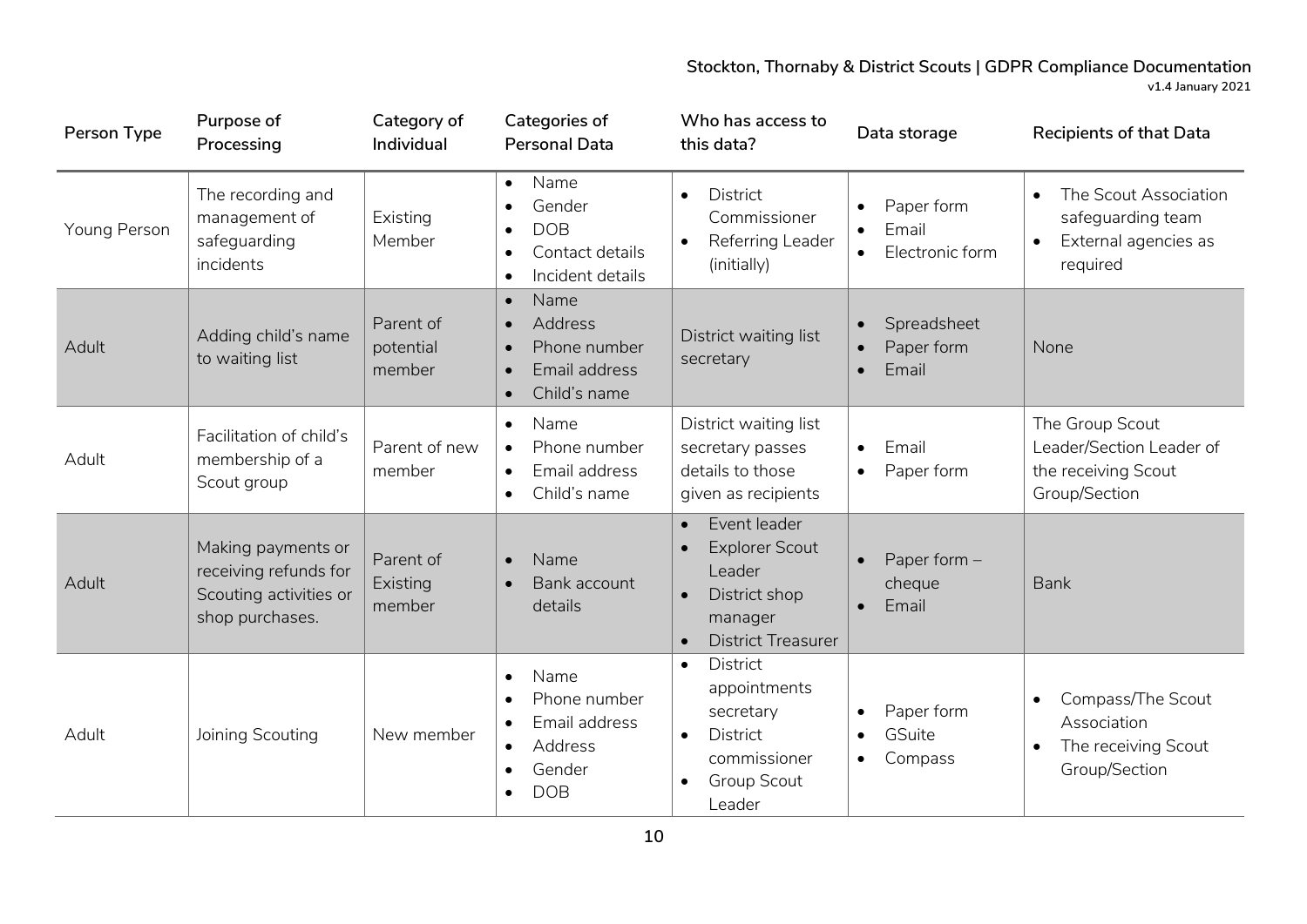| Person Type | Purpose of<br>Processing                                                | Category of<br>Individual | Categories of<br><b>Personal Data</b>                                                                                                                                                                                                               | Who has access to<br>this data?                                                                                                                                                           | Data storage                                          | <b>Recipients of that Data</b>                                                                                  |
|-------------|-------------------------------------------------------------------------|---------------------------|-----------------------------------------------------------------------------------------------------------------------------------------------------------------------------------------------------------------------------------------------------|-------------------------------------------------------------------------------------------------------------------------------------------------------------------------------------------|-------------------------------------------------------|-----------------------------------------------------------------------------------------------------------------|
|             |                                                                         |                           | More details can<br>$\bullet$<br>be recorded on<br>compass but the<br>District does not<br>routinely collect<br>these                                                                                                                               | District<br>$\bullet$<br>Administrator<br>Group<br>$\bullet$<br>Administrator                                                                                                             |                                                       |                                                                                                                 |
| Adult       | Joining Scouting                                                        | New member                | Name<br>$\bullet$<br>Phone number<br>$\bullet$<br>Email address<br>$\bullet$<br>Address<br>$\bullet$<br>Nationality<br><b>DOB</b><br>$\bullet$<br><b>ID Document</b><br>$\bullet$<br>details (passport<br>number, driving<br>license number<br>etc) | Person checking<br>ID as part of DBS<br>process<br>Person entering<br>$\bullet$<br>details onto<br>Atlantic Data as<br>part of DBS<br>process (if not<br>the same<br>persona as<br>above) | Paper form<br>$\bullet$<br>Atlantic data<br>$\bullet$ | <b>Atlantic Data</b><br>$\bullet$<br><b>DBS</b><br>$\bullet$                                                    |
| Adult       | Joining Scouting                                                        | New member                | Criminal convictions                                                                                                                                                                                                                                | <b>District</b><br>Commissioner                                                                                                                                                           | Paper form<br>$\bullet$                               | Shared internally with a<br>small selection of<br>appointments committee<br>members to determine<br>suitability |
| Adult       | National Scout<br>census and provision<br>of insurance and<br>resources | Existing<br>member        | <b>DOB</b><br>$\bullet$<br>Gender<br>$\bullet$<br>Nationality<br>$\bullet$<br>Additional needs<br>$\bullet$                                                                                                                                         | District census<br>co-ordinator/s                                                                                                                                                         | Paper form<br>$\bullet$<br>Spreadsheet<br>$\bullet$   | The Scout Association                                                                                           |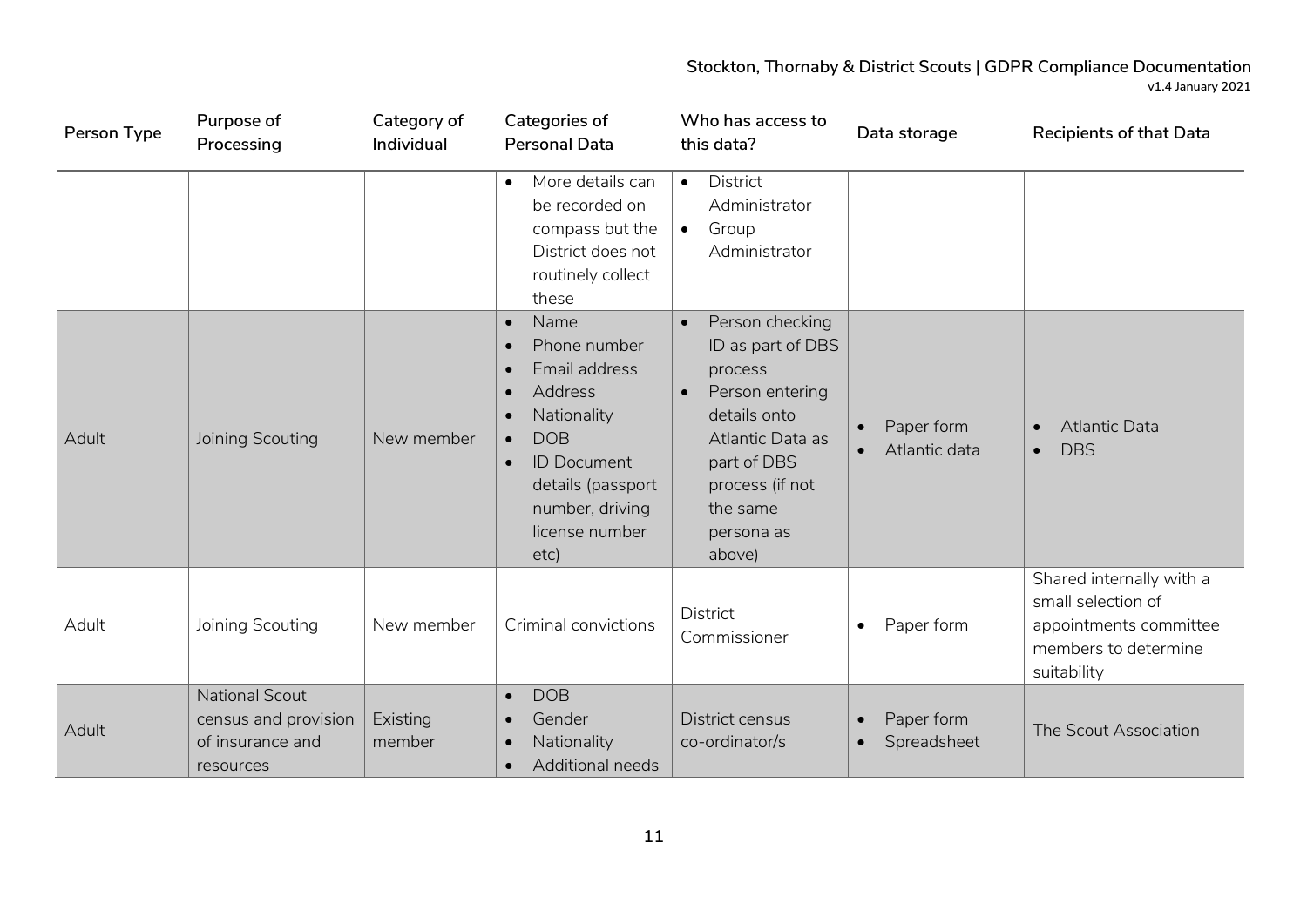| Person Type | Purpose of<br>Processing                                               | Category of<br>Individual | Categories of<br><b>Personal Data</b>                                                                                                                                                                                               | Who has access to<br>this data?                                                                                                                                                                    | Data storage                                          | <b>Recipients of that Data</b>                                                                                          |
|-------------|------------------------------------------------------------------------|---------------------------|-------------------------------------------------------------------------------------------------------------------------------------------------------------------------------------------------------------------------------------|----------------------------------------------------------------------------------------------------------------------------------------------------------------------------------------------------|-------------------------------------------------------|-------------------------------------------------------------------------------------------------------------------------|
| Adult       | Renewal of DBS<br>check                                                | Existing<br>member        | Name<br>$\bullet$<br>Phone number<br>$\bullet$<br>Email address<br>$\bullet$<br>Address<br>$\bullet$<br>Nationality<br><b>DOB</b><br>$\bullet$<br><b>ID Document details</b><br>(passport number,<br>driving license<br>number etc) | Person checking<br>$\bullet$<br>ID as part of DBS<br>process<br>Person entering<br>$\bullet$<br>details onto<br>Atlantic Data as<br>part of DBS<br>process (if not<br>the same person<br>as above) | Paper form<br>$\bullet$<br>Atlantic data<br>$\bullet$ | <b>Atlantic Data</b><br>$\bullet$<br><b>DBS</b><br>$\bullet$                                                            |
| Adult       | Renewal of DBS<br>check                                                | Existing<br>member        | Criminal convictions                                                                                                                                                                                                                | <b>District</b><br>Commissioner                                                                                                                                                                    | Paper form                                            | Shared internally with a<br>small selection of<br>appointments committee<br>members to determine<br>ongoing suitability |
| Adult       | Recording a<br>members attendance<br>and contributions to<br>a meeting | Existing<br>member        | Name                                                                                                                                                                                                                                | Attendees of the<br>$\bullet$<br>meeting<br><b>District</b><br>Commissioner                                                                                                                        | Google Drive<br>Email                                 | Attendees of the<br>$\bullet$<br>meeting<br>Those entitled to<br>attend the meeting                                     |
| Adult       | Recording a<br>members training<br>progress                            | Existing<br>member        | Name<br>$\bullet$<br>Scout Group<br>Modules<br>completed                                                                                                                                                                            | <b>District Training</b><br>Manager                                                                                                                                                                | Spreadsheet<br>$\bullet$                              | None                                                                                                                    |
| Adult       | Recording of DBS<br>expiry dates                                       | Existing<br>member        | Name<br>$\bullet$<br>Role<br>$\bullet$<br>Scout Group<br>$\bullet$<br>DBS check issue<br>date                                                                                                                                       | <b>District</b><br>appointments<br>secretary                                                                                                                                                       | Spreadsheet<br>$\bullet$                              | None                                                                                                                    |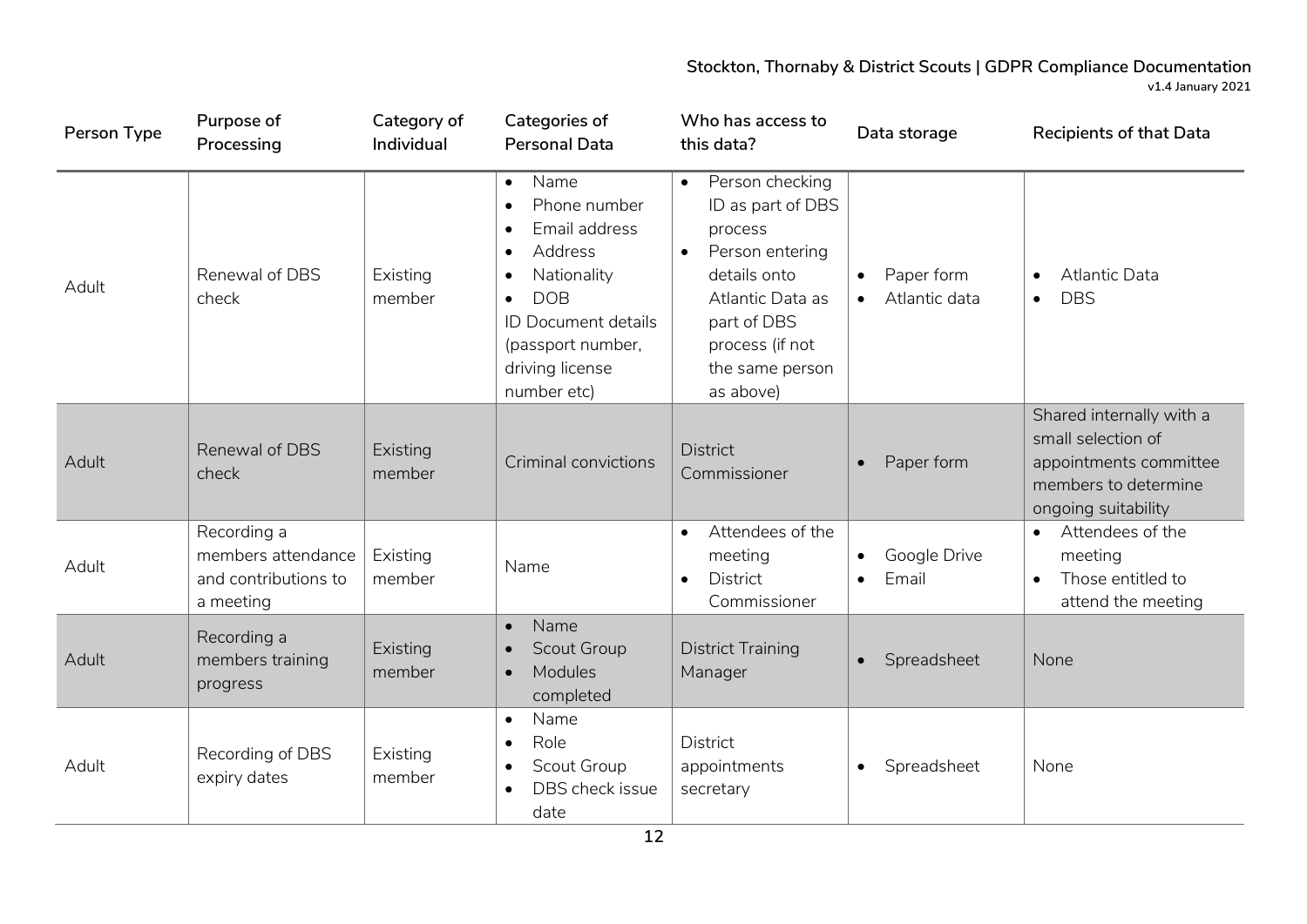| Person Type | Purpose of<br>Processing                                        | Category of<br>Individual | Categories of<br><b>Personal Data</b>                                                                                                     | Who has access to<br>this data?                                                                                                                                       | Data storage                                                                                        | <b>Recipients of that Data</b>                                                              |
|-------------|-----------------------------------------------------------------|---------------------------|-------------------------------------------------------------------------------------------------------------------------------------------|-----------------------------------------------------------------------------------------------------------------------------------------------------------------------|-----------------------------------------------------------------------------------------------------|---------------------------------------------------------------------------------------------|
|             |                                                                 |                           | DBS check<br>$\bullet$<br>expiry date                                                                                                     |                                                                                                                                                                       |                                                                                                     |                                                                                             |
| Adult *     | Provision of trips and<br>other District led<br>events          | Existing<br>member        | Name<br>$\bullet$<br>Gender<br>$\bullet$<br><b>DOB</b><br>$\bullet$<br>Emergency<br>contact details<br>Health<br>$\bullet$<br>information | Event leader                                                                                                                                                          | Paper form<br>$\bullet$<br>Spreadsheet<br>$\bullet$                                                 | Internal events team                                                                        |
| Adult *     | The recording and<br>reporting of<br>accidents and<br>injuries  | Existing<br>Member        | Name<br>$\bullet$<br>Accident/injury<br>details<br>Any relevant<br>$\bullet$<br>health<br>information                                     | Event leader/first<br>$\bullet$<br>aider (for District<br>led events)<br>Communications<br>team manager<br>(for incidents<br>involving the<br>communications<br>team) | Paper form<br>$\bullet$<br>before being<br>scanned to<br>Google Drive and<br>the paper<br>destroyed | The Scout Association (in<br>cases where professional<br>medical care has been<br>sought)   |
| Adult       | The recording and<br>management of<br>safeguarding<br>incidents | Existing<br>Member        | Name<br>$\bullet$<br>Gender<br><b>DOB</b><br>Contact details<br>Incident details<br>$\bullet$                                             | <b>District</b><br>$\bullet$<br>Commissioner<br>Referring Leader<br>(initially)                                                                                       | Paper form<br>$\bullet$<br>Email<br>$\bullet$<br>Electronic form<br>$\bullet$                       | The Scout Association<br>$\bullet$<br>safeguarding team<br>External agencies as<br>required |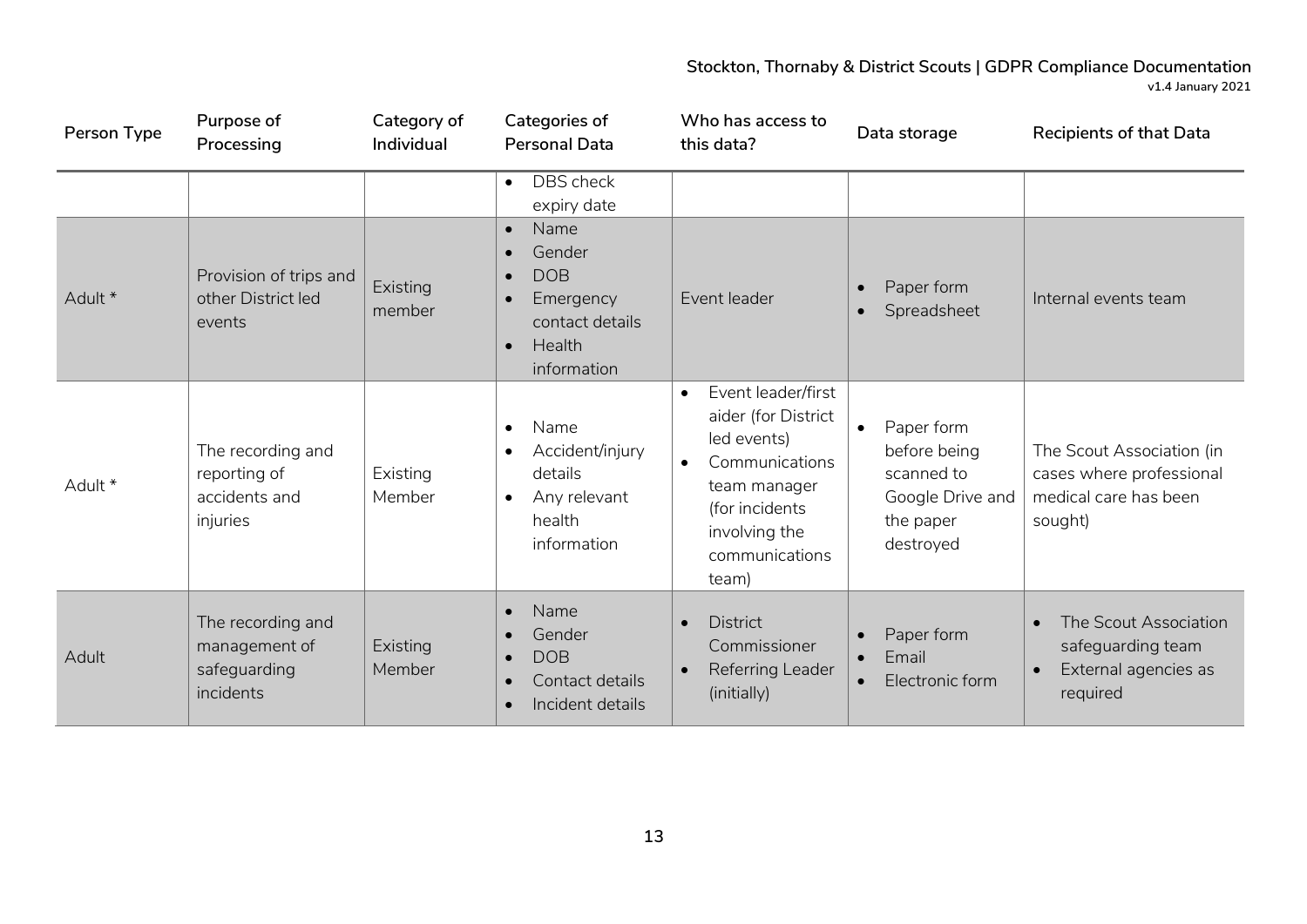| Person Type         | Purpose of<br>Processing                                                                                           | Category of<br>Individual | Categories of<br><b>Personal Data</b>                                                                          | Who has access to<br>this data?                                                                                                 | Data storage                                                                            | <b>Recipients of that Data</b>                  |
|---------------------|--------------------------------------------------------------------------------------------------------------------|---------------------------|----------------------------------------------------------------------------------------------------------------|---------------------------------------------------------------------------------------------------------------------------------|-----------------------------------------------------------------------------------------|-------------------------------------------------|
| Adult               | Checking driving<br>license entitlements<br>and endorsements<br>prior to driving the<br>communications<br>team van | Existing<br>Member        | Name<br>$\bullet$<br>Driving license<br>details                                                                | Communications<br>team manager                                                                                                  | Spreadsheet<br>$\bullet$                                                                | Endorsements are passed<br>to insurance company |
| Others              | Campsite bookings                                                                                                  | Non-member                | Name<br>$\bullet$<br>Address<br>$\bullet$<br>Email address<br>$\bullet$<br>Telephone<br>$\bullet$<br>number(s) | Pybus booking<br>$\bullet$<br>secretary<br>Campsite<br>$\bullet$<br>wardens (name,<br>email and<br>telephone<br>number(s) only) | Paper form<br>$\bullet$<br>Google Sheets<br>$\bullet$<br>Google Calendar<br>$\bullet$   | None                                            |
| Others              | Communications<br>team bookings                                                                                    | Non-member                | Name<br>$\bullet$<br>Address<br>Email address<br>$\bullet$<br>Telephone<br>$\bullet$<br>number(s)              | Communications<br>$\bullet$<br>team manager                                                                                     | Spreadsheet<br>Email<br>$\bullet$<br>Mobile phone<br>$\bullet$<br>OneDrive<br>$\bullet$ | None                                            |
| Others <sup>*</sup> | Event control                                                                                                      | Non-member                | Name<br>$\bullet$<br>Emergency<br>$\bullet$<br>contact details<br>Health<br>$\bullet$<br>information           | Communications<br>team members<br>Communications<br>$\bullet$<br>team manager                                                   | Paper forms<br>$\bullet$                                                                | Provided by and returned<br>to event organisers |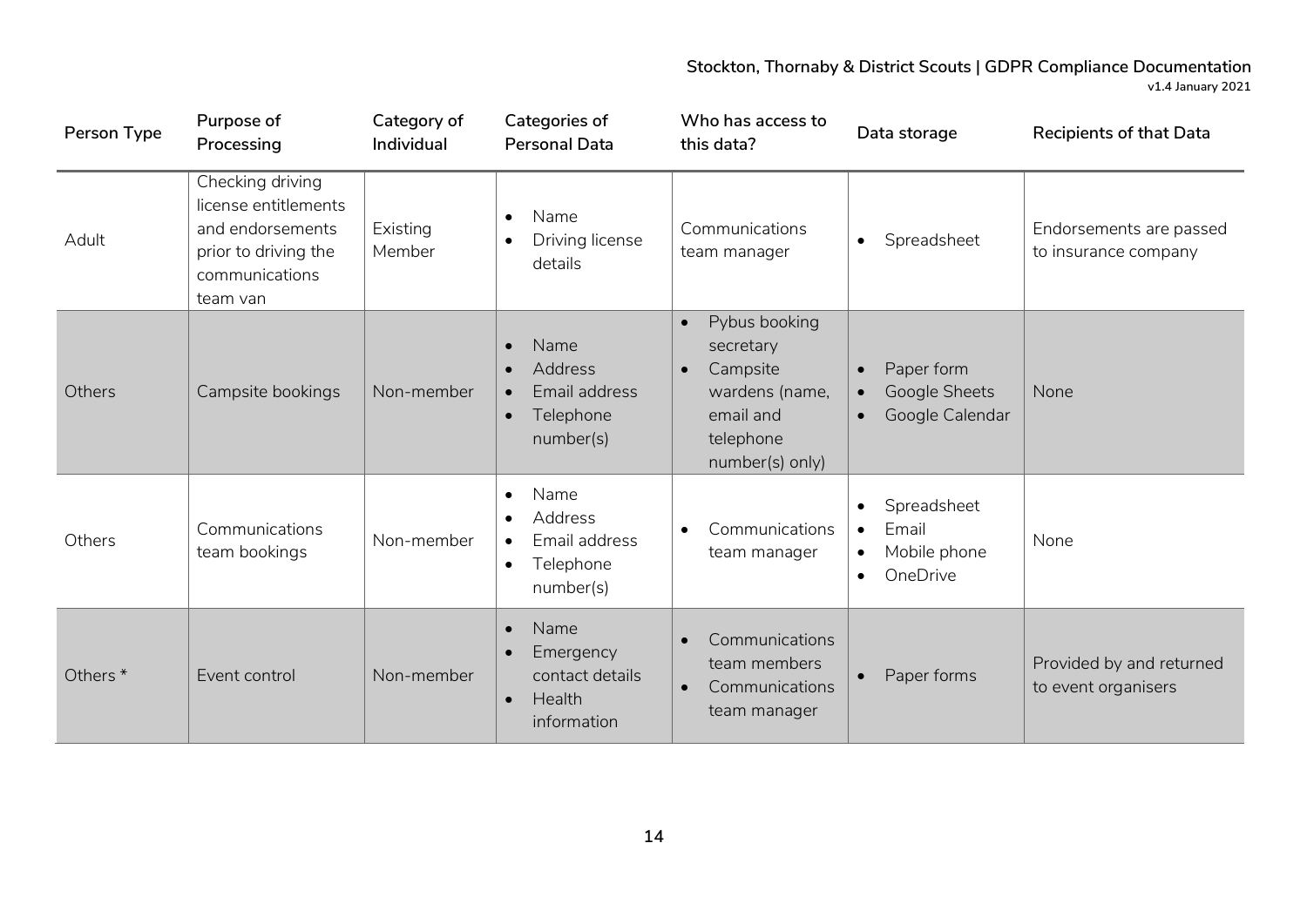| Person Type | Purpose of<br>Processing                                                            | Category of<br>Individual  | Categories of<br><b>Personal Data</b>                                                   | Who has access to<br>this data?                                                                               | Data storage                                      | <b>Recipients of that Data</b>                        |
|-------------|-------------------------------------------------------------------------------------|----------------------------|-----------------------------------------------------------------------------------------|---------------------------------------------------------------------------------------------------------------|---------------------------------------------------|-------------------------------------------------------|
| Others      | Event control                                                                       | Non-member<br>marshal      | Name<br>$\bullet$<br>Phone number<br>$\bullet$                                          | Communications<br>$\bullet$<br>team members<br>Communications<br>$\bullet$<br>team manager                    | Paper form<br>$\bullet$                           | None                                                  |
| Others      | Event incident<br>logging                                                           | Non-member                 | Name<br>$\bullet$<br>Nature of<br>$\bullet$<br>incident<br>Disposal method<br>$\bullet$ | Communications<br>$\bullet$<br>team members<br>Communications<br>team manager                                 | Spreadsheet<br>$\bullet$<br>OneDrive<br>$\bullet$ | Event organiser                                       |
| All         | Protection of District<br>property and assets<br>and safeguarding<br>campsite users | Members and<br>non-members | Image                                                                                   | District<br>$\bullet$<br>Commissioner<br>Nominated<br>$\bullet$<br>second person<br>(shown in CCTV<br>policy) | <b>CCTV DVR</b><br>$\bullet$                      | Police $-$ in the event of a<br>crime being committed |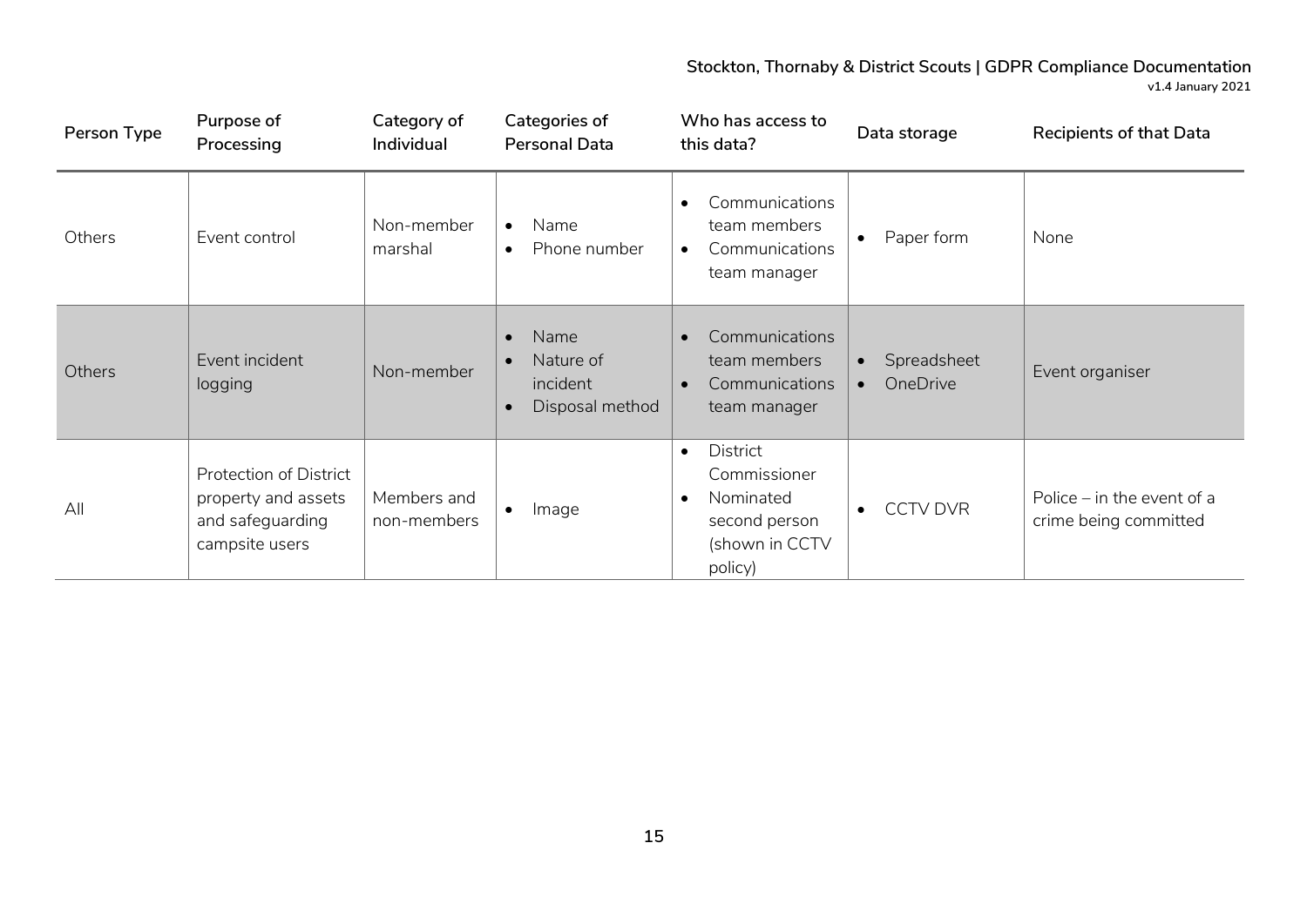# **Transfer of Data Outside of the UK**

The District does not consciously transfer any data outside of the UK. All third-party processors are either based in the UK or (in the case of Google, Microsoft and Drop Box) fully GDPR compliant with regard to transfer of data outside of the UK.

# **Retention Schedules**

| Data type                                                          | <b>Retention period</b>                                                                                                                                                                                                                                                                                                                                                                                                                  | Storage media &<br>Location                                                                                                                                                                                          |
|--------------------------------------------------------------------|------------------------------------------------------------------------------------------------------------------------------------------------------------------------------------------------------------------------------------------------------------------------------------------------------------------------------------------------------------------------------------------------------------------------------------------|----------------------------------------------------------------------------------------------------------------------------------------------------------------------------------------------------------------------|
| Waiting list<br>data                                               | Waiting list data is retained for a period of 3 years from the<br>young person being offered a place in a group. This is to<br>ensure that should there be a query before the young person<br>would transfer to the waiting list for the next section we are<br>able to identify when and where they were placed so that<br>they are not disadvantaged if there has been an error. The<br>data held is reduced as far as is practicable. | Spreadsheet - Waiting<br>list secretary's home                                                                                                                                                                       |
| Census data                                                        | Data held as part of the Scout census is held until the District<br>Census return has been submitted and has been approved<br>by the County team. At this point all data held solely for this<br>purpose is deleted or destroyed                                                                                                                                                                                                         | Spreadsheet-<br>$\bullet$<br>District census co-<br>ordinator's home<br>Paper form $-$<br>$\bullet$<br>District census co-<br>ordinator's home                                                                       |
| Adult member<br>data                                               | Data is retained on Compass until an adult member's role is<br>marked as closed at which point this becomes inaccessible to<br>any person within the District and the retention policy of the<br>Scout Association should be consulted for further details.                                                                                                                                                                              | Online membership<br>system - Compass                                                                                                                                                                                |
| Adult criminal<br>record history                                   | Data is retained until appointments committee has<br>considered the suitability of an applicant for an appointment<br>in the District after which the data is destroyed.                                                                                                                                                                                                                                                                 | Paper form - District<br>Commissioner's Home                                                                                                                                                                         |
| Young person<br>and adult trip or<br>event data                    | Trip or event data is held for a period of no more than 3<br>months from the end of the event.                                                                                                                                                                                                                                                                                                                                           | Paper form - Event<br>leader's home                                                                                                                                                                                  |
| <b>Explorer Scout</b><br>and Young<br>Leader<br>membership<br>data | Membership data is held for a period of no more than 3 years<br>before being deleted and/or destroyed. This ensures that<br>should the young person wish to re-join we still have the<br>details of the progress they have already made within the<br>section.                                                                                                                                                                           | Spreadsheet-<br>$\bullet$<br><b>Explorer Scout</b><br>Leader's computer<br>Paper form -<br>$\bullet$<br><b>Explorer Scout</b><br>Leader's home<br>Online membership<br>$\bullet$<br>system - Online<br>Scout Manager |
| Safeguarding<br>incident data                                      | This data is collected at the time that the incident is reported<br>and held until such time as the Scout Association<br>safeguarding team advise that the incident has been<br>resolved and/or closed.                                                                                                                                                                                                                                  | Paper form -<br>$\bullet$<br>reporting<br>volunteer's home                                                                                                                                                           |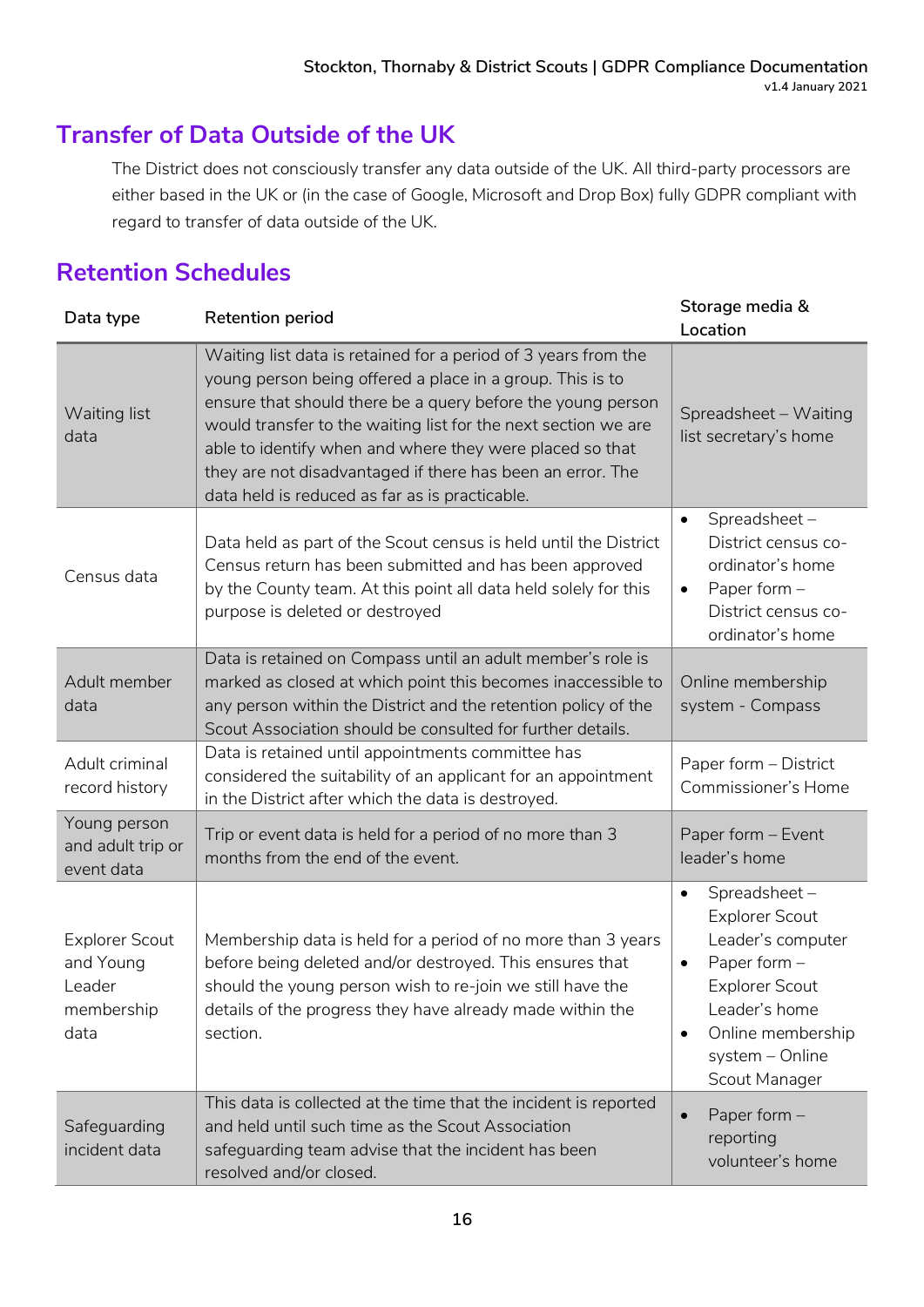|                                             |                                                                                                                                                                                                                                                                                                                                                                     | Paper form $-$<br>$\bullet$<br><b>District</b><br>Commissioner's<br>home<br>Email - GSuite<br>Electronic form -<br>$\bullet$<br><b>District</b><br>Commissioner's<br>laptop or GSuite |
|---------------------------------------------|---------------------------------------------------------------------------------------------------------------------------------------------------------------------------------------------------------------------------------------------------------------------------------------------------------------------------------------------------------------------|---------------------------------------------------------------------------------------------------------------------------------------------------------------------------------------|
| Accident/injury<br>records                  | To comply with relevant legislation, records of<br>accidents/injuries will be held for a period of up to three years<br>from the incident date (in the case of adults) and up until the<br>individual affected reaches the age of 21 (in the case of<br>young people) before being deleted or destroyed.                                                            | Electronic form - GSuite                                                                                                                                                              |
| Gift Aid                                    | To comply with HMRC and Charity Commission regulations<br>all gift aid claim forms are retained for a period of 6 years<br>from the end of the accounting period to which they relate,<br>after such time the data is deleted or destroyed.                                                                                                                         | Paper form -<br>$\bullet$<br>District gift aid co-<br>ordinator's home<br>(short term storage)<br>Paper form - Pybus<br>(long term storage)                                           |
| Bank details                                | Bank account details are only held until such time as the<br>transaction that they relate to has been completed.                                                                                                                                                                                                                                                    | Email - receiving<br>volunteers email<br>Paper form - receiving<br>volunteer's home                                                                                                   |
| Adult driving<br>license data               | Driving license data is held for the time period an adult is a<br>member of the communications team or has been appointed<br>to drive a team vehicle                                                                                                                                                                                                                | Spreadsheet-<br>Communications team<br>manager's laptop                                                                                                                               |
| Bookings data                               | Bookings data is held for a period of 3 years in electronic<br>format in order to help identify booking trends and<br>streamlining the repeat booking process.<br>Some bookings data is held alongside the District accounts<br>for a period of 7 years for the purposes of identifying a<br>source of income in accordance with Charity Commission<br>regulations. | GSuite (Google<br>$\bullet$<br>Drive and Google<br>Calendar)<br>Paper Form - Pybus                                                                                                    |
| Event control<br>event<br>participant data  | Participant data is held solely for the duration of the event<br>and is returned to the event organiser for disposal at the end<br>of the event.                                                                                                                                                                                                                    | Various forms -<br>Communications team<br>event base<br>(Van/Trailer/Other)                                                                                                           |
| Event control<br>non-member<br>marshal data | The details of non-member marshals are held for the<br>duration of the relevant event and then deleted or destroyed.                                                                                                                                                                                                                                                | Spreadsheet-<br>Communications team<br>manager's laptop                                                                                                                               |
| Event incident<br>logs                      | Incident logs are sent to the event organisers directly after<br>each event however will also be retained by us for a period of<br>no more than 3 years so that we still have access to the data<br>in the event of any queries about the action we took or the<br>support we provided.                                                                             | Communications team<br>One Drive                                                                                                                                                      |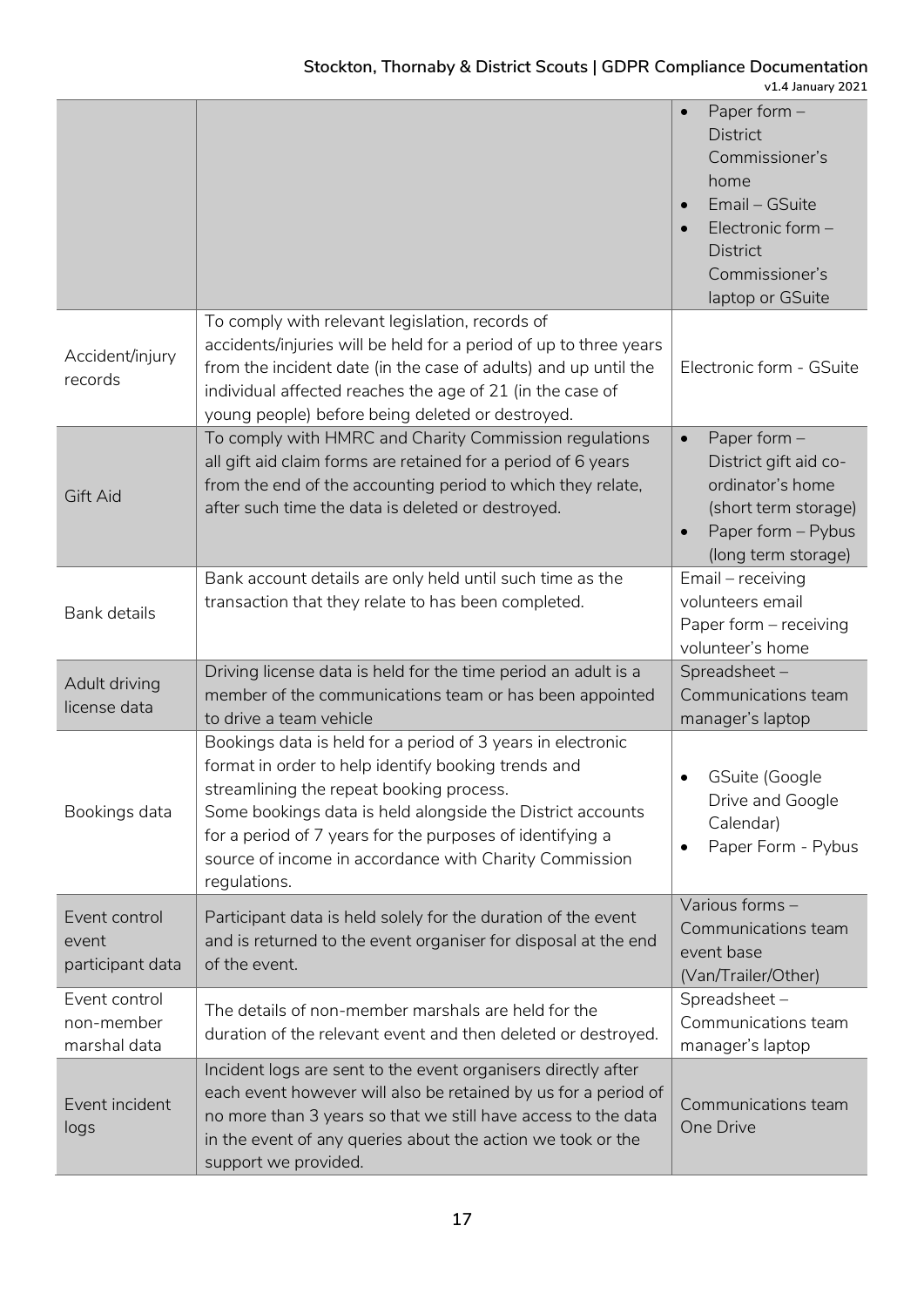|             | CCTV images are recorded onto a 1TB hard drive, these           |                  |
|-------------|-----------------------------------------------------------------|------------------|
| CCTV images | images a retained until the drive is full and it starts to      | CCTV DVR - Pybus |
|             | overwrite the oldest footage (it is estimated that this equates |                  |
|             | to 30 days of footage)                                          |                  |

# **Technical and Organisational Security Measures**

#### **GSuite**

GSuite is used as an email provider (Gmail), office application provider (Google Docs), and cloud storage system (Google Drive). It is provided by Google and is one of the market leading providers of such services.

All GSuite products use SSL encryption. All data recorded within GSuite (including emails) is stored securely and is encrypted. Emails sent externally to the GSuite system are potentially sent in plain text and the contents could be viewed if intercepted.

Access to GSuite products is controlled using rights based access controls. This means that only users with the appropriate access rights can access documents, data and services relevant to their role. All users are required to have a complex password of at least 8 characters in length – this can be increased in the admin console. Whilst no central facility exists to enforce a mixture of alphanumeric characters and special characters password strength can be monitored and as of  $10<sup>th</sup>$  January 2021 all users are showing as having strong passwords.

Whilst GSuite can generally be assumed to be a secure means of data storage given its own encryption systems, password policy and back-up systems, it could be a target of large scale cyber-attacks.

### One Drive

One Drive is a cloud storage platform provided by Microsoft.

Users are required to have a password of at least 8 characters in length and contain at least two of the following, upper case letters, lower case letters, numbers and symbols.

One Drive can generally be assumed to be a secure means of data storage given its own encryption systems, password policy and back-up systems, it could however also be the target of large scale cyber-attacks.

### Drop Box

Drop Box is a stand-alone cloud storage platform.

Users are required to have a password of at least 6 characters in length.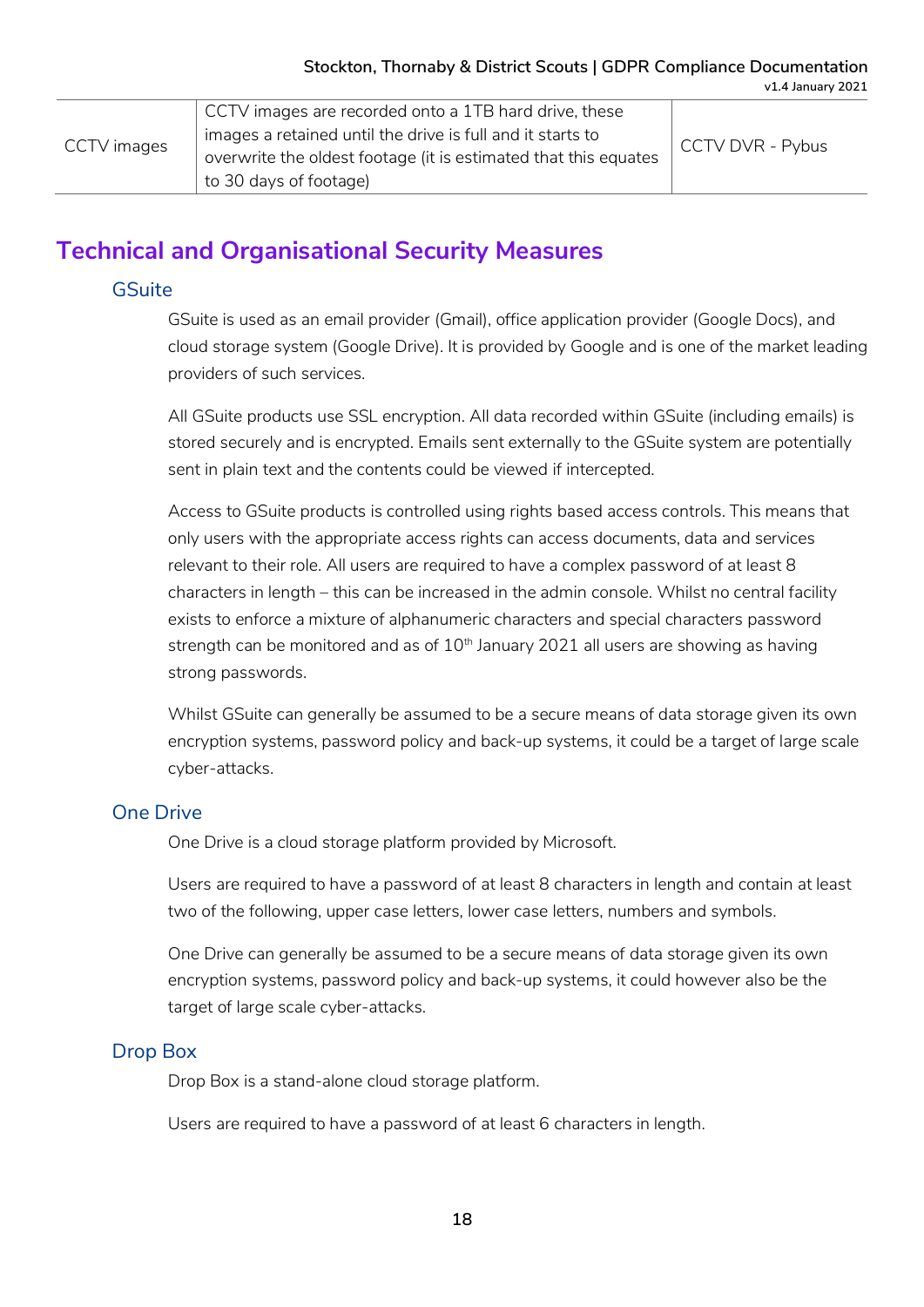**v1.4 January 2021**

Drop Box can generally be assumed to be a secure means of data storage given its own encryption systems, password policy and back-up systems, it could however also be the target of large scale cyber-attacks.

#### Facebook

The District makes use of closed Facebook groups. These Facebook groups are open only to volunteers and supporters of the District and as a closed group the content is only available to these group members. Visible to the public is simply a list of the people who are members of the group, this is controlled by Facebook and the District has no ability to change this. Facebook requires all users to have an individual username (usually tied to the user's email address) and a password to be able to log in. No sensitive personal information is posted on the Districts Facebook groups, only users names and from time to time event photographs are visible to group members.

#### Paper Forms

Paper forms are used to collect a variety of personal data, the retention and storage of these forms varies depending upon their purpose. Paper forms in long term storage are in stored in a locked cupboard in which only a given number of people have keys to access. Those which require regular access are stored with the person who requires access and the District recommends that they are stored within a locked container in the domestic environment.

Paper forms containing information about an adults criminal convictions are destroyed after use – either by means of shredding through a shredder or by burning.

The main risk to the security of paper based records is loss or theft. With this method of data storage the ability to search is incredibly manual and the ability to update very difficult both of which will take up large amounts of valuable volunteer time.

### Spreadsheets and other electronic forms

Spreadsheets and other electronic formats are used to hold all manner of data and are stored in a variety of different places across the District. The District recommends that all such data stored outside of GSuite is password protected or stored on encrypted media *(ideally both)*.

The biggest risk to the security of data stored in electronic form is the storage media that it is stored on. All data stored in electronic form should be stored in encrypted form and on encrypted media. Furthermore, access and amendment is not logged to a particular user.

### **Compass**

Compass is provided by The Scout Association for the purposes of collecting and storing all personal information about adult volunteers. The product uses SSL encryption and requires a username and password (which must be a mixture of upper and lowercase alphanumeric characters and special characters). Usernames and passwords are unique to individual users and each user has permission to view only the data that their role permits.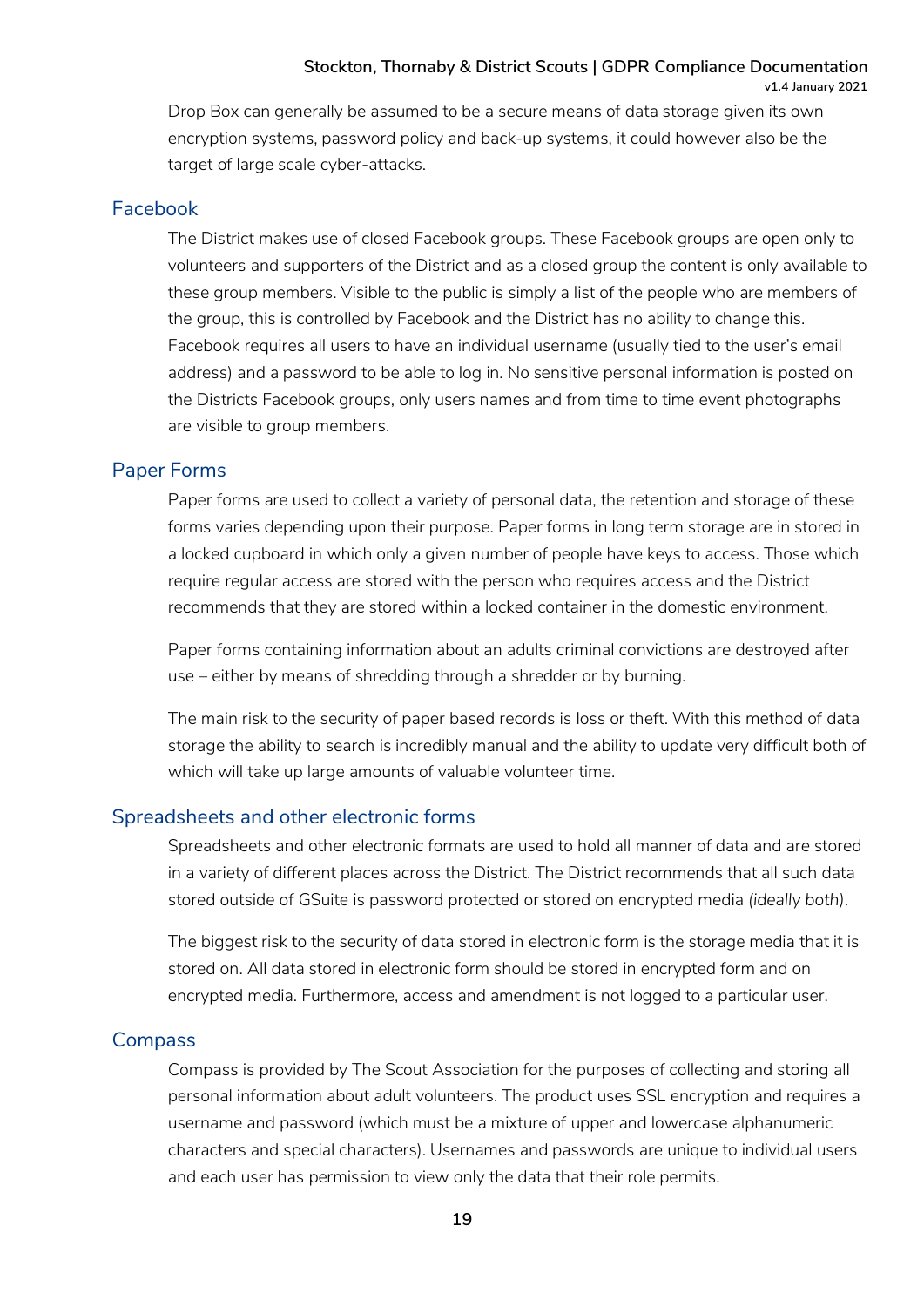The Scout Association also act as a data controller with respect to adult volunteer data.

#### Atlantic Data

Atlantic Data is a system provided by The Scout Association for the purposes of applying for DBS checks for adult volunteers. The product uses SSL encryption and requires a username and password (which must be a mixture of upper and lowercase alphanumeric characters and special characters). Passwords must be changed every 90 days and users cannot reuse a previous password. Usernames and passwords are unique to individual users and each user has permission to view/enter only the data that their role permits.

The Scout Association also act as a data controller with respect to adult volunteer data.

### Online Scout Manager (OSM)

Online Scout Manager is a management information system specifically designed for Scout leaders. It is able to store all records about a person's membership of a Scout Group. The product uses SSL encryption and requires a username and complex password (which must be at least eight characters containing a mixture of at least two types of character). A security question is built in as a second layer of authentication when a user first logs on from a new device.

Access to OSM is controlled using rights based access controls. This means that users can only access or amend the data that is relevant to their role.

A data sharing agreement is in place with the Scout Association which allows their safeguarding team to access the personal details of members directly as a last resort if the information cannot be obtained through the usual channels. Data accessed in this way is logged within OSMs audit trail.

The product is fully GDPR complainant and publishes their own detailed data protection information on their website "https://www.onlinescoutmanager.co.uk/security.html"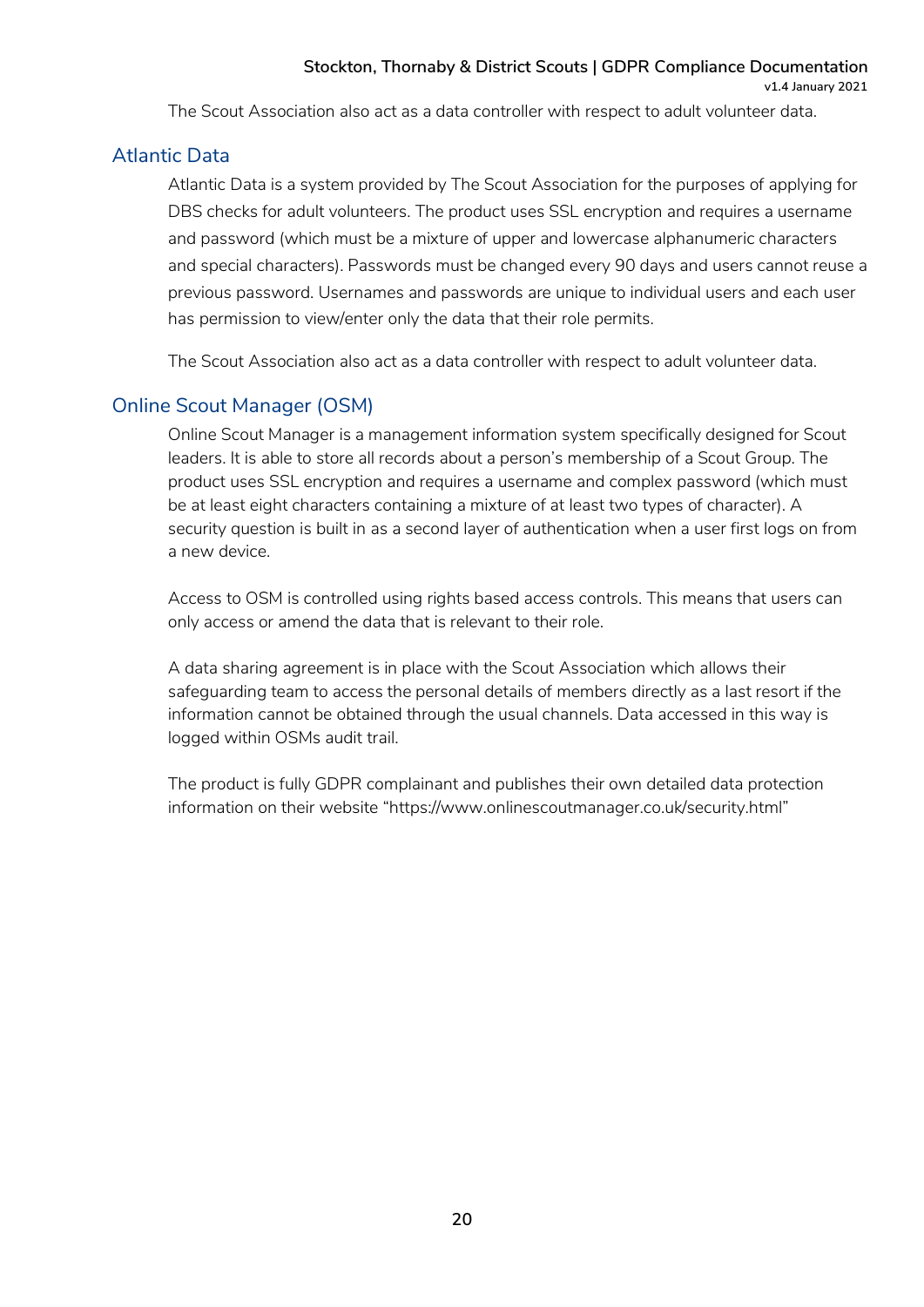# **Lawful Basis for Processing**

| Process                                              | Purpose of<br>processing                                                                             | Category of<br>personal<br>information | Data captured to<br>drive categorisation                                                                    | Retention policy                                                                                                                                                                        | Lawful basis for processing                                                                                                                                                                                                                                                  | Approved<br>by and<br>when?       |
|------------------------------------------------------|------------------------------------------------------------------------------------------------------|----------------------------------------|-------------------------------------------------------------------------------------------------------------|-----------------------------------------------------------------------------------------------------------------------------------------------------------------------------------------|------------------------------------------------------------------------------------------------------------------------------------------------------------------------------------------------------------------------------------------------------------------------------|-----------------------------------|
| Young member<br>joining                              | A young person's<br>details are collected<br>as part of the joining<br>process                       | Personal data                          | Name<br>$\bullet$<br>Gender<br><b>DOB</b><br>Address<br>Phone number<br>Parent's name                       | Waiting list data is<br>retained for a period of no<br>more than 3 years after<br>the young person has<br>been allocated a place in a<br>group before being<br>deleted and/or destroyed | Consent - consent has been<br>given by the subject(s<br>parents) to process the data                                                                                                                                                                                         | The<br><b>Trustees</b><br>17/9/18 |
| Young member<br><b>Scout Census</b>                  | A young person's<br>details are shared as<br>part of the national<br>Scout census                    | Sensitive<br>personal data             | <b>DOB</b><br>$\bullet$<br>Gender<br>$\bullet$<br>Nationality<br>$\bullet$<br>Additional needs<br>$\bullet$ | Data is held until the<br>District census return has<br>been completed and<br>approved by the County<br>team before being deleted<br>and/or destroyed                                   | Legitimate interests - this<br>data is required to ensure<br>that:<br>Insurance cover is in<br>place<br>Appropriate support<br>$\bullet$<br>is offered to adult<br>volunteers to help<br>them support young<br>people from particular<br>nations or with<br>additional needs | The<br>Trustees<br>17/9/18        |
| <b>Explorer Scout</b><br>and Young<br>Leader joining | An Explorer Scout or<br>Young Leader's<br>details are collected<br>as part of the joining<br>process | Sensitive<br>personal data             | Name<br>$\bullet$<br>Address<br>$\bullet$<br><b>DOB</b><br>Phone number<br>Doctors details                  | Data is held for a period<br>three years after the<br><b>Explorer Scout or Young</b><br>Leader leaves the section.                                                                      | Consent - consent has<br>$\bullet$<br>been given by the<br>subject(s parents) to<br>process the data<br>Vital Interests - health<br>$\bullet$<br>information is necessary                                                                                                    | The<br>Trustees<br>17/9/18        |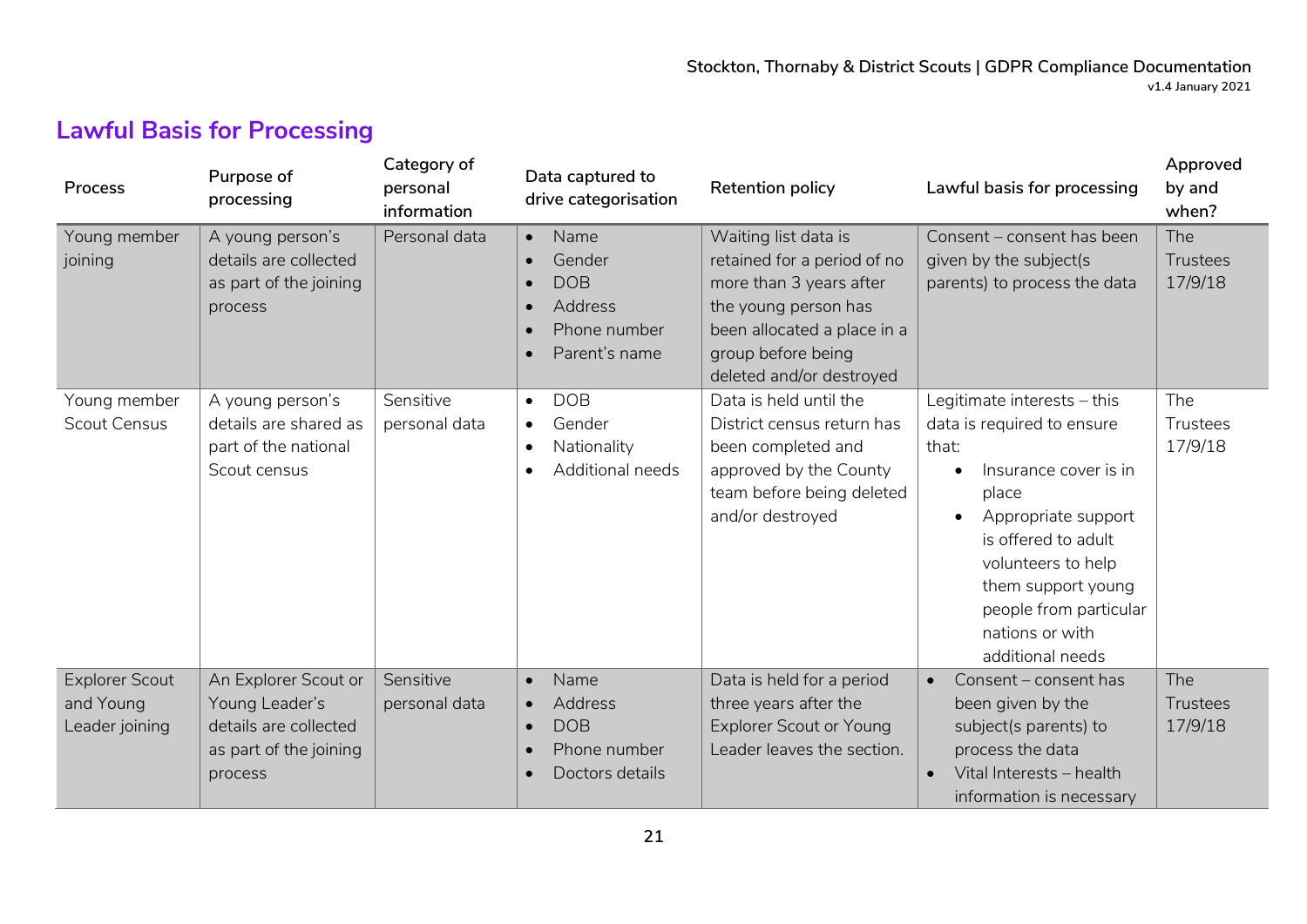| Process                                                                 | Purpose of<br>processing                                                                                                                                              | Category of<br>personal<br>information | Data captured to<br>drive categorisation                                                                                                                                                                                                                                                    | Retention policy                                                                                                                           | Lawful basis for processing                                                                                                                                                                                                                                                                                                                                                                                                                                                                                       | Approved<br>by and<br>when? |
|-------------------------------------------------------------------------|-----------------------------------------------------------------------------------------------------------------------------------------------------------------------|----------------------------------------|---------------------------------------------------------------------------------------------------------------------------------------------------------------------------------------------------------------------------------------------------------------------------------------------|--------------------------------------------------------------------------------------------------------------------------------------------|-------------------------------------------------------------------------------------------------------------------------------------------------------------------------------------------------------------------------------------------------------------------------------------------------------------------------------------------------------------------------------------------------------------------------------------------------------------------------------------------------------------------|-----------------------------|
| <b>Explorer Scout</b><br>and Young<br>Leader camps,<br>trips and events | An Explorer Scout or<br>Young Leader's<br>details are collected<br>to ensure leaders<br>have the most up to<br>date information for<br>camps, trips and<br>activities | Sensitive<br>personal data             | Emergency<br>$\bullet$<br>contact details<br>Health information<br>Name<br>$\bullet$<br><b>Address</b><br>$\bullet$<br><b>DOB</b><br>$\bullet$<br>Phone number<br>$\bullet$<br>Doctors details<br>$\bullet$<br>Emergency<br>$\bullet$<br>contact details<br>Health information<br>$\bullet$ | Data is held for the<br>duration of the event and<br>is destroyed no more than<br>three months from the<br>date of the end of the<br>event | to ensure that the<br>subjects needs are taken<br>into account when<br>planning an event and<br>that they are helped<br>appropriately in the case<br>of an accident or injury<br>Consent - consent has<br>been given by the<br>subject(s parents) to<br>process the data<br>Vital Interests - health<br>information is necessary<br>to ensure that the<br>subjects needs are taken<br>into account when<br>planning an event and<br>that they are helped<br>appropriately in the case<br>of an accident or injury | The<br>Trustees<br>17/9/18  |
| Safeguarding<br>incident<br>management                                  | Details of any<br>safeguarding<br>incidents are<br>collected so that<br>they can be referred<br>to the Scout<br>Association<br>safeguarding team                      | Sensitive<br>personal data             | Names of persons<br>$\bullet$<br>involved<br>Nature of incident<br>$\bullet$<br>Contact details for<br>$\bullet$<br>persons involved<br>(and/or their<br>parents)                                                                                                                           | Data is held until such<br>time as the Scout<br>Association safeguarding<br>team advise that incident<br>has been resolved/closed          | Vital interests - the<br>collection of this data is<br>necessary to protect the<br>interests of the<br>individuals involved and<br>ensure appropriate action<br>is taken                                                                                                                                                                                                                                                                                                                                          | The<br>Trustees<br>17/9/18  |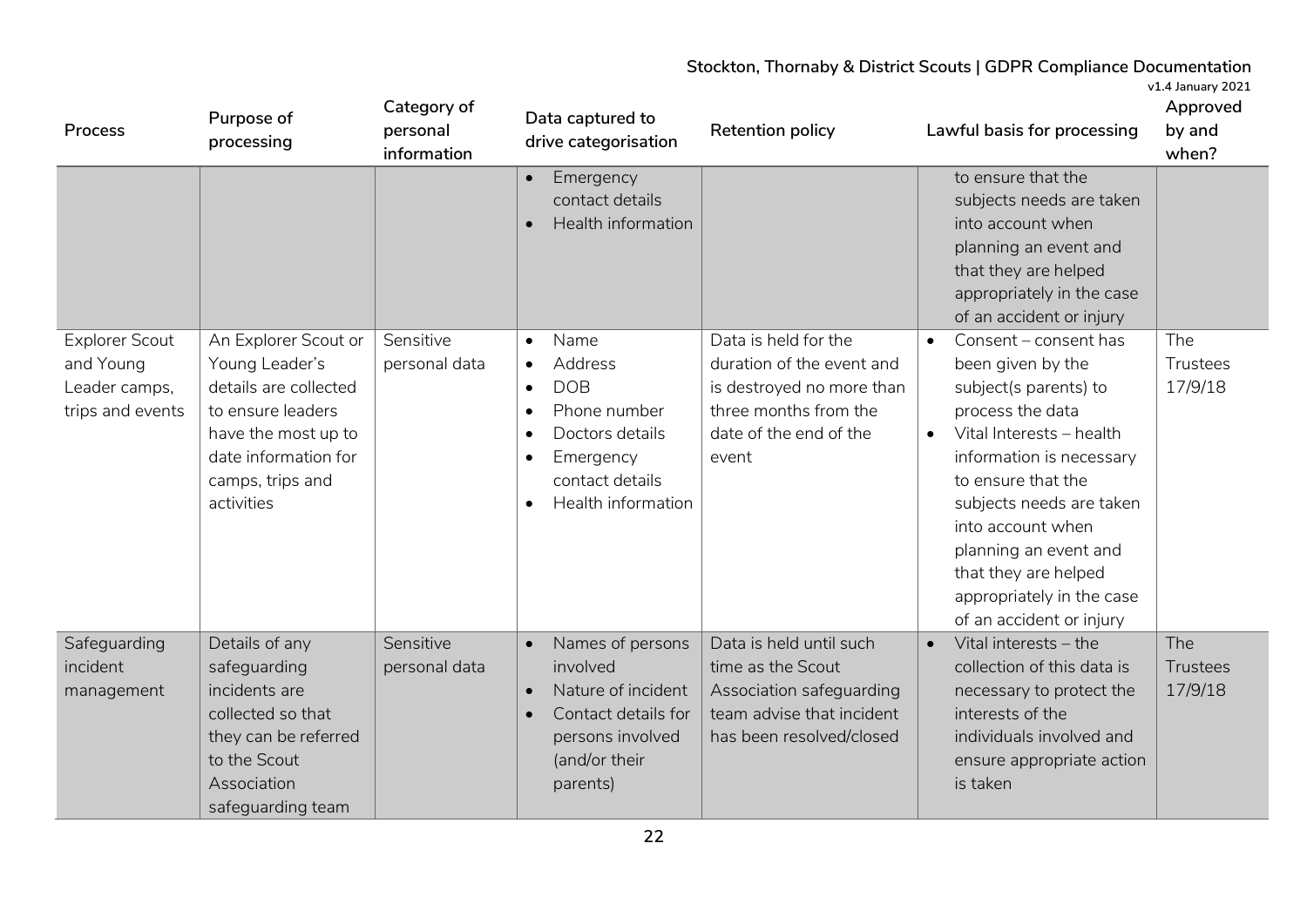| Process                             | Purpose of<br>processing                                                                                                                                                                                                                           | Category of<br>personal<br>information | Data captured to<br>drive categorisation                                                                                                                                                  | <b>Retention policy</b>                                                                                                                                                                     | Lawful basis for processing                                                                                                                                                                                                                                                                                                                                                        | Approved<br>by and<br>when? |
|-------------------------------------|----------------------------------------------------------------------------------------------------------------------------------------------------------------------------------------------------------------------------------------------------|----------------------------------------|-------------------------------------------------------------------------------------------------------------------------------------------------------------------------------------------|---------------------------------------------------------------------------------------------------------------------------------------------------------------------------------------------|------------------------------------------------------------------------------------------------------------------------------------------------------------------------------------------------------------------------------------------------------------------------------------------------------------------------------------------------------------------------------------|-----------------------------|
|                                     | for investigation and<br>further referral to the<br>necessary external<br>organisations                                                                                                                                                            |                                        | Other details as<br>relevant to the<br>incident                                                                                                                                           |                                                                                                                                                                                             | Legitimate interests - it is<br>necessary to collect this<br>data in order to safeguard<br>the other people in our<br>care from any impact the<br>incident may have upon<br>them<br>Legal obligation $-$ in the<br>event that the incident<br>involves criminal<br>proceedings we may be<br>required to provide this<br>information as evidence<br>to the necessary<br>authorities |                             |
| Accident or<br>injury<br>management | In the event of an<br>accident or injury<br>details are recorded<br>of the incident, the<br>actions taken and (in<br>the event of<br>professional medical<br>treatment being<br>required) passed to<br>the Scout<br>Association as our<br>insurers | Sensitive<br>personal data             | Names of persons<br>$\bullet$<br>involved<br>Details of accident<br>$\bullet$<br>or injury<br>Relevant health<br>information (i.e.<br>prior conditions<br>that may have had<br>an effect) | Data is held for a period of $\parallel$<br>three years from the date<br>of the incident or until the<br>21 <sup>st</sup> birthday of the<br>individual involved<br>whichever is the later. | Vital interests $-$ it is in the<br>$\bullet$<br>vital interests of the<br>person involved in the<br>incident to ensure that<br>the nature of the incident<br>and the actions taken are<br>recorded.<br>Legitimate interests - it is<br>in the legitimate interests<br>of the District to ensure<br>that accidents and the<br>actions taken are<br>recorded so as to help in       | The<br>Trustees<br>17/9/18  |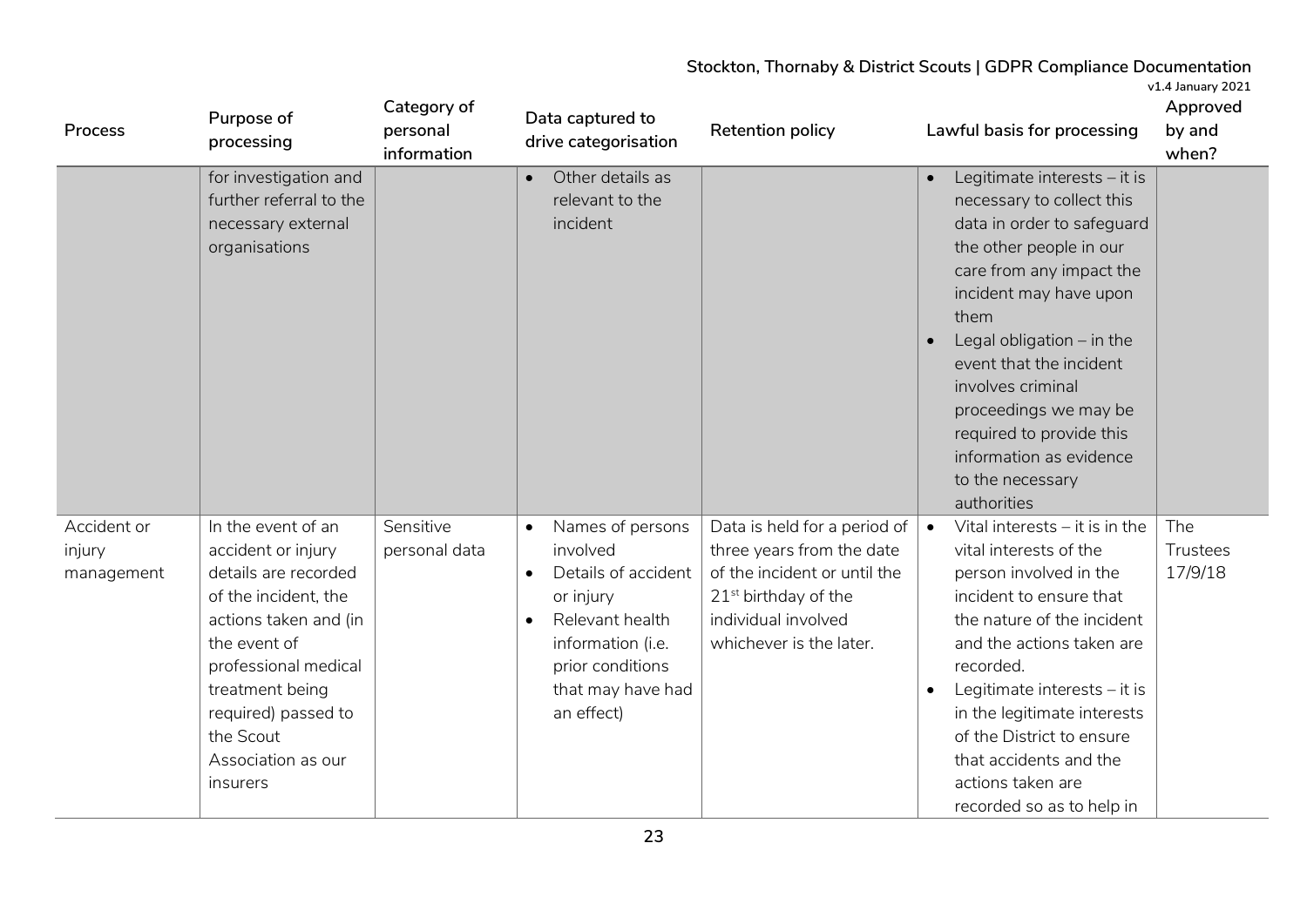| Process            | Purpose of<br>processing                                                                     | Category of<br>personal<br>information | Data captured to<br>drive categorisation                  | Retention policy                                                                                                                            | Lawful basis for processing                                                                                                                                                                             | Approved<br>by and<br>when?       |
|--------------------|----------------------------------------------------------------------------------------------|----------------------------------------|-----------------------------------------------------------|---------------------------------------------------------------------------------------------------------------------------------------------|---------------------------------------------------------------------------------------------------------------------------------------------------------------------------------------------------------|-----------------------------------|
|                    |                                                                                              |                                        |                                                           |                                                                                                                                             | the event of any claim<br>made against the District                                                                                                                                                     |                                   |
| Gift aid claim     | To facilitate the<br>District's ability to<br>claim gift aid on<br>donations made            | Personal data                          | Name<br>$\bullet$<br><b>Address</b>                       | Gift aid claim data is held<br>for a period of 6 years<br>from the end of the<br>accounting period to<br>which the claim relates.           | Consent - the subject has<br>given consent to process<br>the data                                                                                                                                       | The<br><b>Trustees</b><br>17/9/18 |
| Payment<br>refunds | To allow refunds to<br>be paid for cancelled<br>activities or events<br>using online banking | Personal data                          | Name<br>$\bullet$<br>Bank account<br>$\bullet$<br>details | Data is retained until such<br>time as the transaction<br>has been completed                                                                | Consent - the subject has<br>$\bullet$<br>given us consent by<br>choosing this method of<br>refund                                                                                                      |                                   |
| Cheque<br>payments | To make payments<br>to the District                                                          | Personal data                          | Name<br>$\bullet$<br>Bank account<br>details              | Data is retained until such<br>time as the cheque is paid<br>into the relevant bank<br>account at which point we<br>no longer hold the data | Consent - the subject has<br>given us consent by<br>choosing this method of<br>payment<br>Legitimate interests - we<br>need to take payments in<br>order to be able to<br>provide products or<br>events | The<br><b>Trustees</b><br>17/9/18 |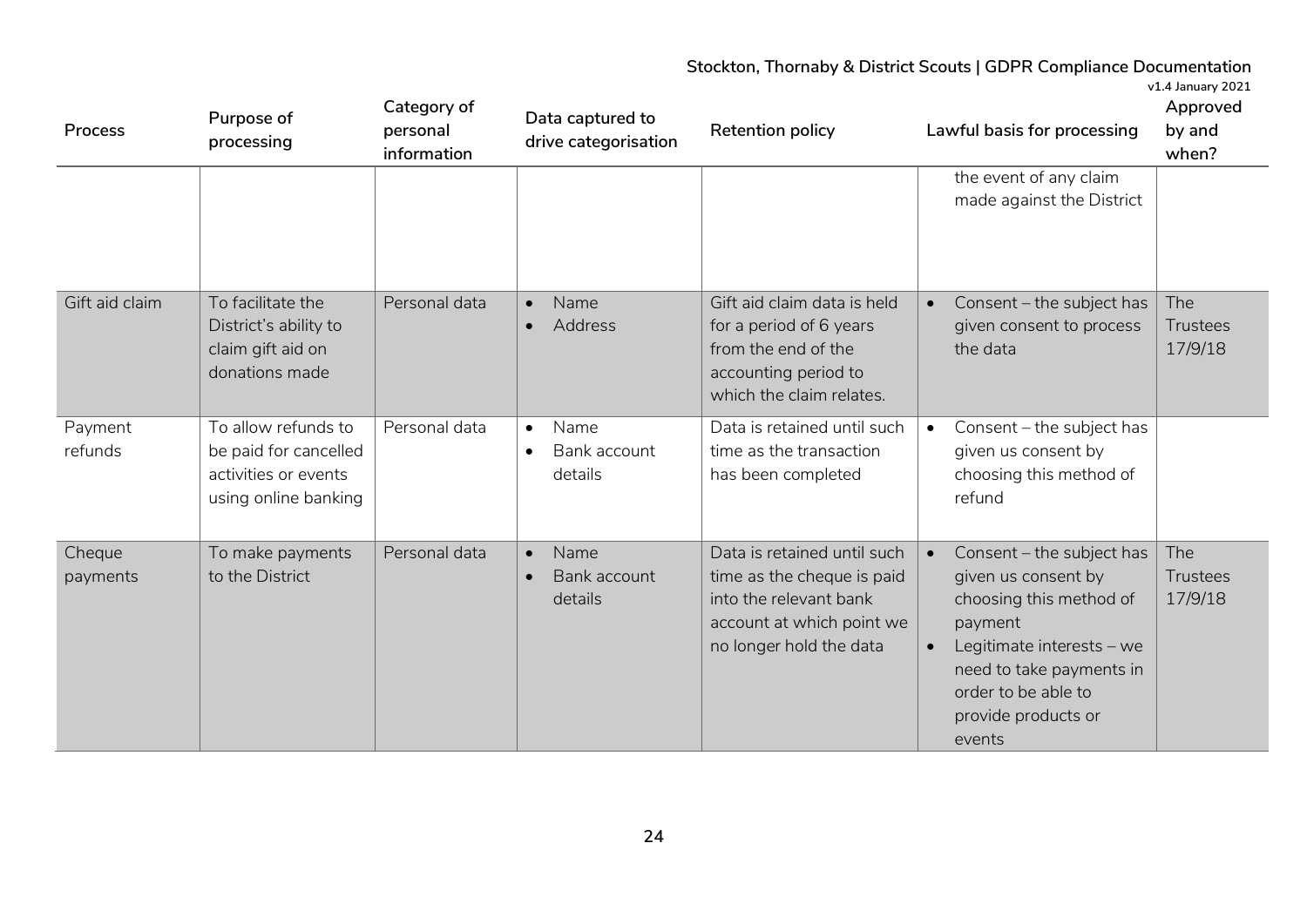**v1.4 January 2021**

| Process                                                           | Purpose of<br>processing                                                                                                                                                                                                       | Category of<br>personal<br>information | Data captured to<br>drive categorisation                                                                             | <b>Retention policy</b>                                                                                                                                       | Lawful basis for processing                                                                                                                                                                                                                                                                                       | Approved<br>by and<br>when?       |
|-------------------------------------------------------------------|--------------------------------------------------------------------------------------------------------------------------------------------------------------------------------------------------------------------------------|----------------------------------------|----------------------------------------------------------------------------------------------------------------------|---------------------------------------------------------------------------------------------------------------------------------------------------------------|-------------------------------------------------------------------------------------------------------------------------------------------------------------------------------------------------------------------------------------------------------------------------------------------------------------------|-----------------------------------|
| Adult volunteer<br>joining                                        | Adult volunteer<br>details are collected<br>as part of the joining<br>process                                                                                                                                                  | Sensitive<br>personal data             | Name<br>$\bullet$<br>Phone number<br>$\bullet$<br>Email address<br>$\bullet$<br>Address<br>Nationality<br><b>DOB</b> | Data is accessible to the<br>District on Compass until<br>the adult leaves the<br>movement and their<br>role(s) are marked as<br>closed                       | Consent - the subject has<br>given consent to process<br>the data<br>Contract - certain steps<br>$\bullet$<br>must be taken before an<br>adult can become a<br>member                                                                                                                                             | The<br>Trustees<br>17/9/18        |
| Adult<br>appointments                                             | Adult volunteers<br>criminal offence data<br>is shared with the<br>District by the Scout<br>Association so that<br>an appointments<br>committee can<br>determine that<br>adults suitability to<br>be a volunteer               | Criminal offence<br>data               | Name<br>$\bullet$<br>Criminal offence<br>$\bullet$<br>data                                                           | Data is held until<br>appointment is approved<br>or rejected and then<br>destroyed either by way<br>of shredding or burning                                   | Legitimate interests - It is<br>necessary to process this<br>data to safeguard the young<br>people in our care                                                                                                                                                                                                    | The<br><b>Trustees</b><br>17/9/18 |
| Adult volunteer<br>wishing to drive<br>communications<br>team van | An adults driving<br>license is checked<br>before they are<br>added to the<br>insurance to be able<br>to drive the<br>communications<br>team van to ensure<br>they have a valid<br>license, establish<br>their driving license | Sensitive<br>personal data             | Name<br>$\bullet$<br><b>Address</b><br>$\bullet$<br>Driving license<br>$\bullet$<br>data                             | Driving license data is<br>held for the time period an<br>adult is a member of the<br>communications team or<br>has been appointed to<br>drive a team vehicle | Legal obligation - drivers<br>$\bullet$<br>are legally obliged to hold<br>a valid driving license<br>with the relevant<br>entitlements and hold at<br>least 3rd party insurance<br>before being able to drive<br>a vehicle on the public<br>highway.<br>Legitimate interests - it is<br>necessary to process this | The<br>Trustees<br>17/9/18        |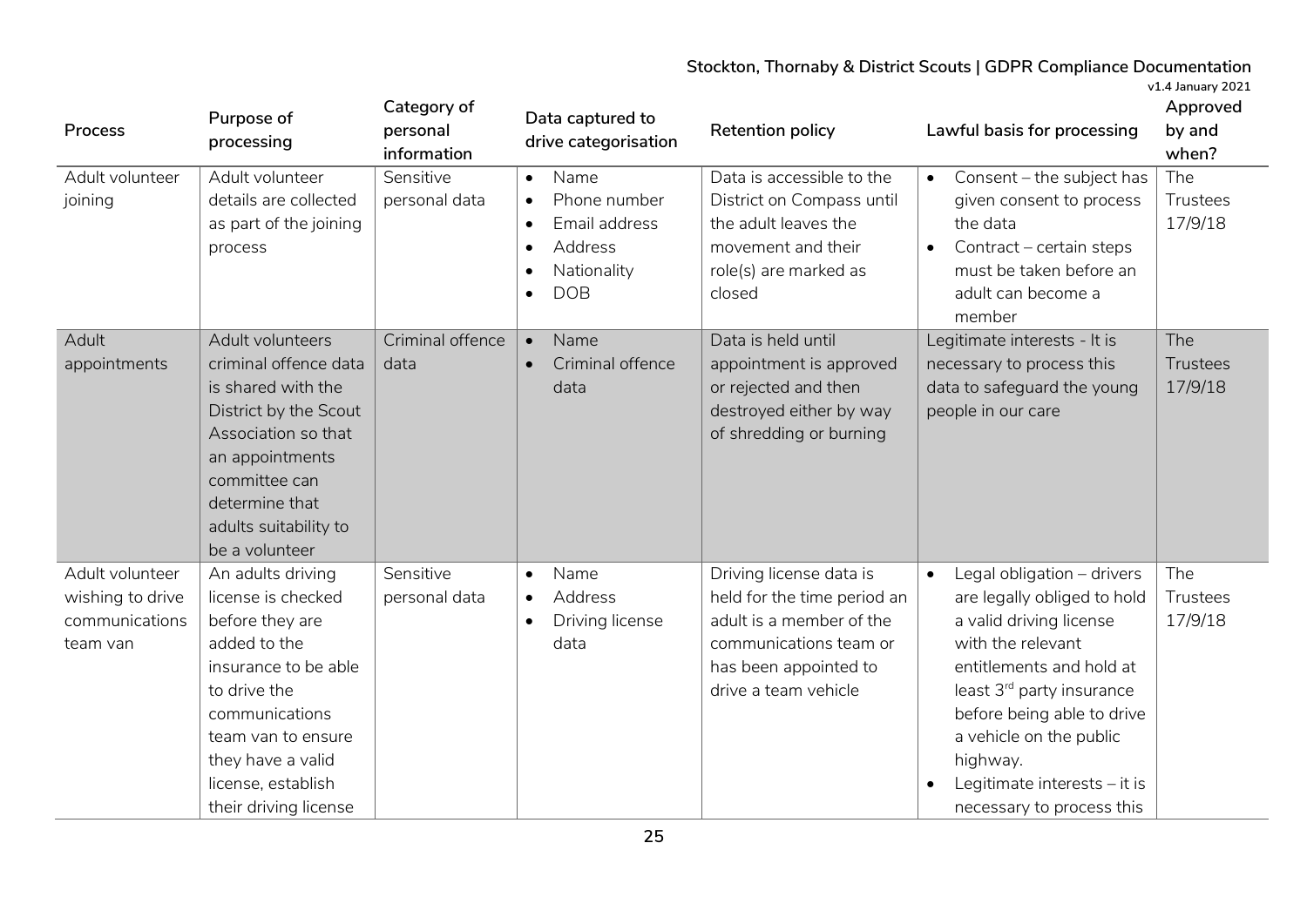| Process                                                 | Purpose of<br>processing                                                                                                                                                                                                                                                    | Category of<br>personal<br>information | Data captured to<br>drive categorisation                                                                                                             | <b>Retention policy</b>                                                                                                                                            | Lawful basis for processing                                                                                                                                                                                                                                                                                                                        | Approved<br>by and<br>when?       |
|---------------------------------------------------------|-----------------------------------------------------------------------------------------------------------------------------------------------------------------------------------------------------------------------------------------------------------------------------|----------------------------------------|------------------------------------------------------------------------------------------------------------------------------------------------------|--------------------------------------------------------------------------------------------------------------------------------------------------------------------|----------------------------------------------------------------------------------------------------------------------------------------------------------------------------------------------------------------------------------------------------------------------------------------------------------------------------------------------------|-----------------------------------|
| Events<br>management                                    | entitlements and the<br>number of penalty<br>points that they hold<br>(if any) so as to be<br>able to provide<br>accurate information<br>to the insurance<br>company<br>Young person and<br>adult details are<br>collected to facilitate<br>their attendance at<br>an event | Sensitive<br>personal data             | Name<br>$\bullet$<br>Address<br>$\bullet$<br><b>DOB</b><br>$\bullet$<br>Emergency<br>$\bullet$<br>contact details<br>Health information<br>$\bullet$ | Data is held for the<br>duration of the event and<br>is destroyed no more than<br>three months from the<br>date of the end of the<br>event                         | information in order to<br>gain appropriate<br>insurance for the member<br>concerned to drive the<br>van<br>Consent - the subject (or<br>their parent) is providing<br>consent for the District to<br>process this data for the<br>purposes of an event<br>Vital interests - health<br>$\bullet$<br>information is necessary<br>to ensure that the | The<br><b>Trustees</b><br>17/9/18 |
|                                                         |                                                                                                                                                                                                                                                                             |                                        |                                                                                                                                                      |                                                                                                                                                                    | subjects needs are taken<br>into account when<br>planning an event and<br>that they are helped<br>appropriately in the case<br>of an accident or injury                                                                                                                                                                                            |                                   |
| Pybus Campsite<br>or<br>Communications<br>Team Bookings | An adult's details are<br>collected to process<br>a campsite or<br>communications<br>team booking                                                                                                                                                                           | Personal data                          | Name<br>$\bullet$<br><b>Address</b><br>$\bullet$<br>Email address<br>$\bullet$<br>Telephone<br>$\bullet$<br>number(s)                                | Data is held for a period of<br>no more than 3 years in<br>electronic form however<br>paper copies of booking<br>data are held with the<br>District accounts for a | Contract - It is necessary<br>collect and process this<br>information for the District to<br>be able to provide a service<br>to the subject                                                                                                                                                                                                        | The<br>Trustees<br>17/9/18        |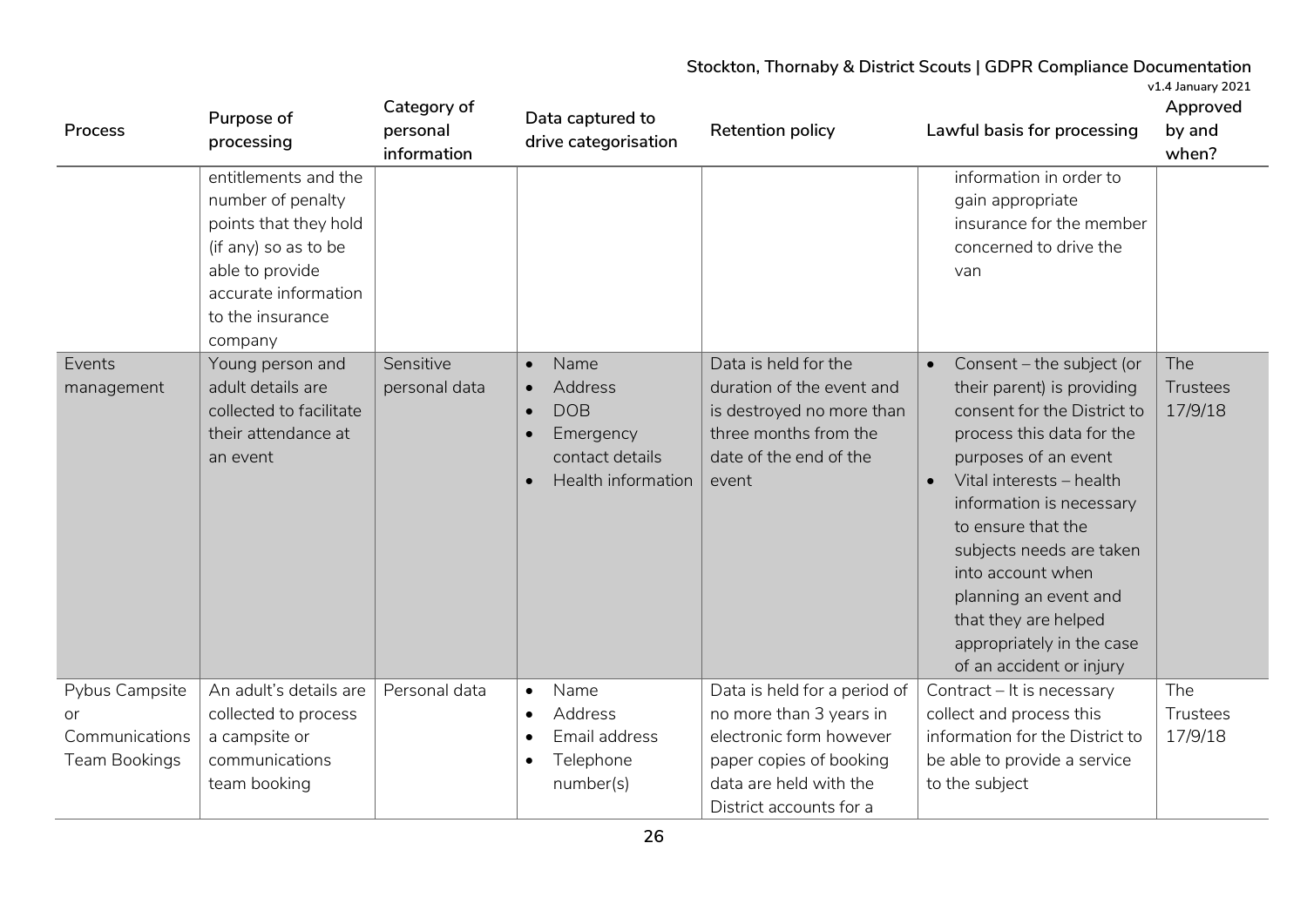**v1.4 January 2021**

| Process              | Purpose of<br>processing                                                                                                                | Category of<br>personal<br>information | Data captured to<br>drive categorisation                                             | <b>Retention policy</b>                                                                                                              | Lawful basis for processing                                                                                                                                                                                                                                                                                                                                      | Approved<br>by and<br>when?       |
|----------------------|-----------------------------------------------------------------------------------------------------------------------------------------|----------------------------------------|--------------------------------------------------------------------------------------|--------------------------------------------------------------------------------------------------------------------------------------|------------------------------------------------------------------------------------------------------------------------------------------------------------------------------------------------------------------------------------------------------------------------------------------------------------------------------------------------------------------|-----------------------------------|
|                      |                                                                                                                                         |                                        |                                                                                      | period of 7 years in line<br>with Charity Commission<br>regulations.                                                                 |                                                                                                                                                                                                                                                                                                                                                                  |                                   |
| <b>Event Control</b> | Personal details are<br>held in order to be<br>able to provide<br>support and<br>assistance in the<br>event of an accident<br>or injury | Sensitive<br>personal data             | Name<br>$\bullet$<br>Emergency<br>$\bullet$<br>contact details<br>Health information | Data is held for the<br>duration of the event and<br>then returned to the event<br>organiser for them to<br>dispose of appropriately | Vital interests - it is<br>necessary to hold this<br>information to ensure that<br>prompt and appropriate<br>support can be offered to<br>an individual by our team<br>should they be involved<br>in and incident or<br>accident<br>Contract – it is necessary<br>to hold this information in<br>order to be able to<br>provide a service the<br>event organiser | <b>The</b><br>Trustees<br>17/9/18 |
| Event control        | Personal details of<br>non-member<br>marshals are held in<br>order to<br>communicate with<br>them during an<br>event                    | Personal data                          | Name<br>$\bullet$<br>Telephone<br>$\bullet$<br>number                                | These details are retained<br>for the duration of the<br>relevant event and then<br>deleted/destroyed                                | Legitimate interests - the<br>event control team need to<br>be able to communicate with<br>all marshals working on an<br>event to communicate vital<br>information to them if<br>required                                                                                                                                                                        | The<br>Trustees<br>17/9/18        |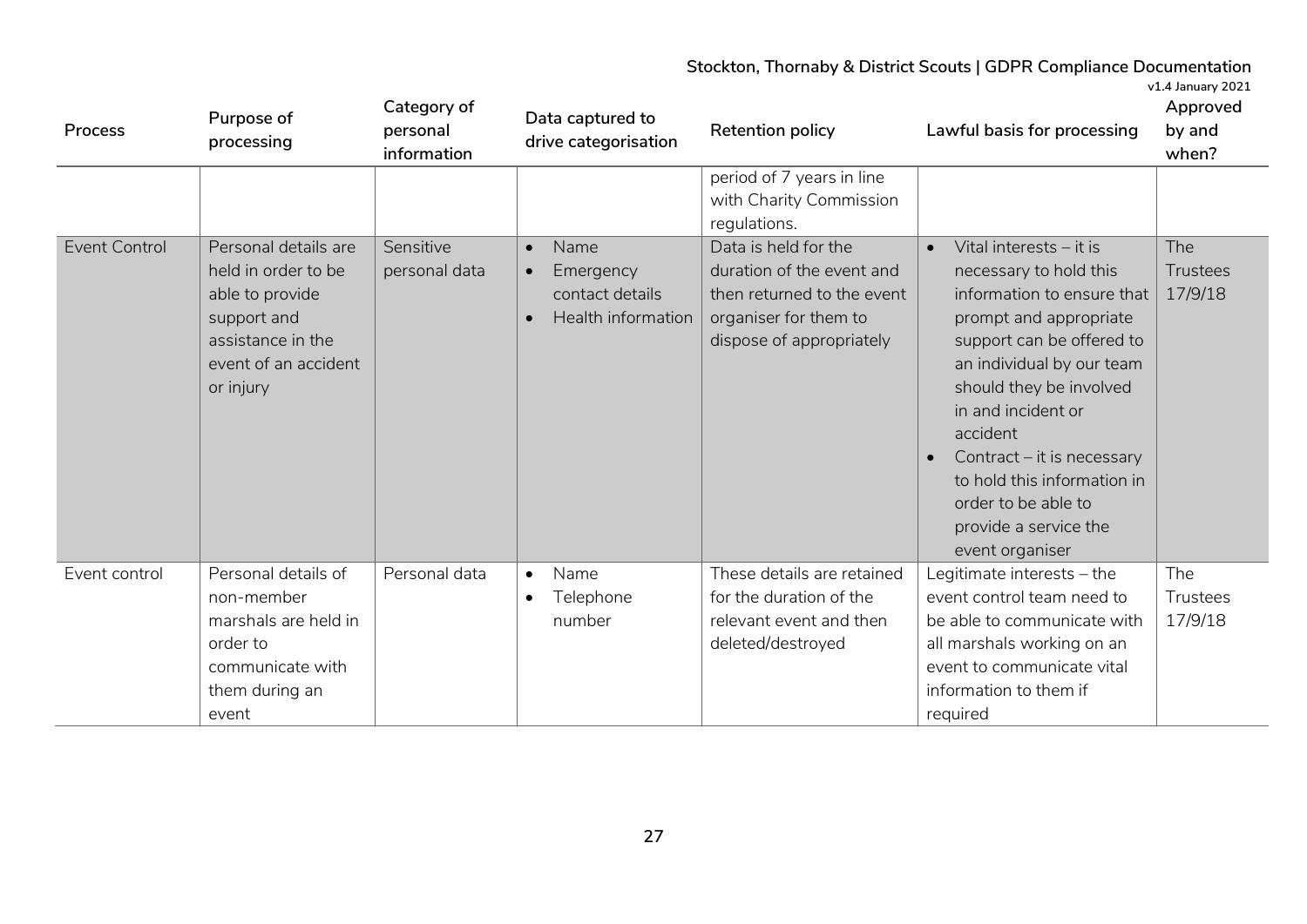| v1.4 January 2021 |
|-------------------|
|-------------------|

| Process     | Purpose of<br>processing | Category of<br>personal<br>information | Data captured to<br>drive categorisation | Retention policy             | Lawful basis for processing   | Approved<br>by and<br>when? |
|-------------|--------------------------|----------------------------------------|------------------------------------------|------------------------------|-------------------------------|-----------------------------|
| <b>CCTV</b> | To protect District      | Personal Data                          | Image                                    | CCTV images are retained     | Legitimate interests - CCTV   | The                         |
|             | property and assets      |                                        |                                          | until such time as the       | imagery is required in order  | <b>Trustees</b>             |
|             | and aid the              |                                        |                                          | footage is overwritten due   | to allow the District to      | 17/9/18                     |
|             | safeguarding of all      |                                        |                                          | to the DVR hard drive        | identify the persons involved |                             |
|             | campsite users.          |                                        |                                          | being full. It is estimated  | in any criminal acts or to    |                             |
|             |                          |                                        |                                          | that this is a 30 day cycle. | establish the circumstances   |                             |
|             |                          |                                        |                                          |                              | surrounding any other         |                             |
|             |                          |                                        |                                          |                              | incident which occurs whilst  |                             |
|             |                          |                                        |                                          |                              | there is no one on site. This |                             |
|             |                          |                                        |                                          |                              | cannot be achieved through    |                             |
|             |                          |                                        |                                          |                              | any means other than CCTV     |                             |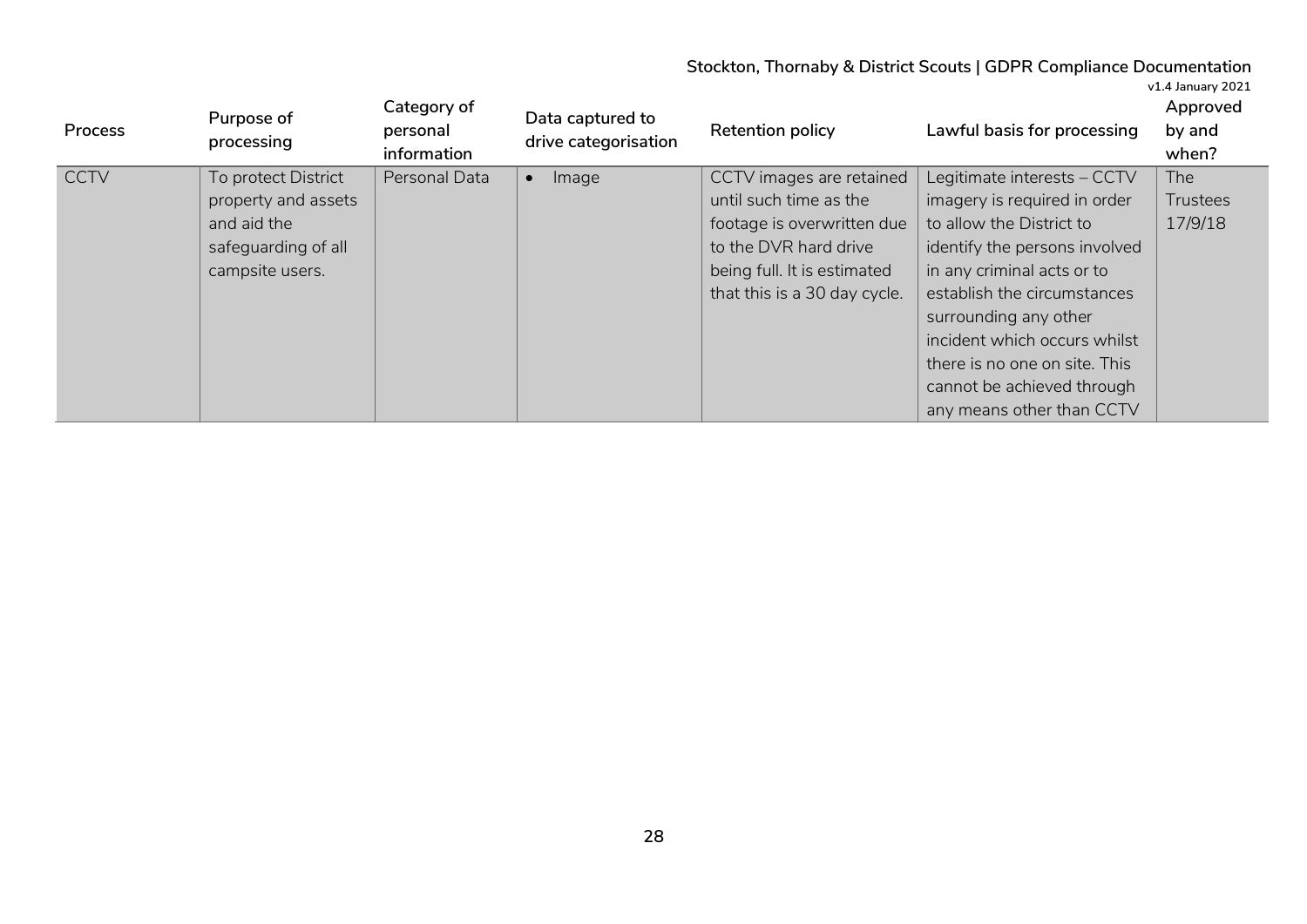# **Risk Register**

| Area to which risk<br>applies                                 | Owner of risk and<br>its mitigation                                                                                                           | Description of risk                                                                                      | <b>Risk</b><br>rating<br>(based on<br>impact of<br>risk) | Description of<br>recommended<br>management or mitigation<br>of risk                                                                                    | Cost<br>impact    | Mitigation option chosen<br>(colour indicates residual<br>risk)                                                                                 |
|---------------------------------------------------------------|-----------------------------------------------------------------------------------------------------------------------------------------------|----------------------------------------------------------------------------------------------------------|----------------------------------------------------------|---------------------------------------------------------------------------------------------------------------------------------------------------------|-------------------|-------------------------------------------------------------------------------------------------------------------------------------------------|
| <b>District</b>                                               | <b>District Executive</b><br>Committee                                                                                                        | Maintenance of lawful<br>processing records - this is<br>to be an ongoing effort                         | <b>Medium</b>                                            | Review all data capture<br>systems and develop a<br>system for maintaining<br>records of lawful processing                                              | None              | Lawful processing<br>records reviewed at least<br>annually                                                                                      |
| <b>District</b><br><b>Explorers</b><br>Communications<br>Team | <b>District</b><br>$\bullet$<br>Executive<br>Committee<br><b>Explorer Leaders</b><br>$\bullet$<br>Communications<br>$\bullet$<br>team manager | District owned computer<br>equipment holding personal<br>sensitive data do not have<br>strong passwords  | <b>High</b>                                              | Implement passwords on<br>District owned devices                                                                                                        | None              | District owned equipment<br>to have passwords<br>applied                                                                                        |
| <b>District</b><br><b>Explorers</b><br>Communications<br>Team | <b>District</b><br>$\bullet$<br>Executive<br>Committee<br><b>Explorer Leaders</b><br>Communications<br>$\bullet$<br>team manager              | Privately owned computer<br>equipment holding personal<br>sensitive data do not have<br>strong passwords | <b>High</b>                                              | Recommend that all<br>privately owned devices<br>holding personal sensitive<br>data are protected by a<br>strong password.                              | None              | Recommendation made<br>to all members of the<br>District team holding<br>personal data to protect<br>personal devices with a<br>strong password |
| <b>District</b><br>Explorers<br>Communications<br>Team        | <b>District</b><br>$\bullet$<br>Executive<br>Committee<br><b>Explorer Leaders</b><br>$\bullet$<br>Communications<br>$\bullet$<br>team manager | District owned computer<br>equipment holding personal<br>sensitive data has no local<br>encryption       | <b>High</b>                                              | <b>Encrypt District owned</b><br>devices either by upgrading<br>to newer professional grade<br>equipment or by the use of a<br>third party application. | None to<br>Medium | District owned devices to<br>be encrypted.                                                                                                      |
| <b>District</b><br><b>Explorers</b>                           | <b>District</b><br>$\bullet$<br>Executive<br>Committee                                                                                        | Privately owned computer<br>equipment holding personal                                                   | <b>High</b>                                              | Recommend that all<br>privately owned devices are<br>encrypted using the tools                                                                          | None              | Recommendation made<br>to all members of the<br>District team holding                                                                           |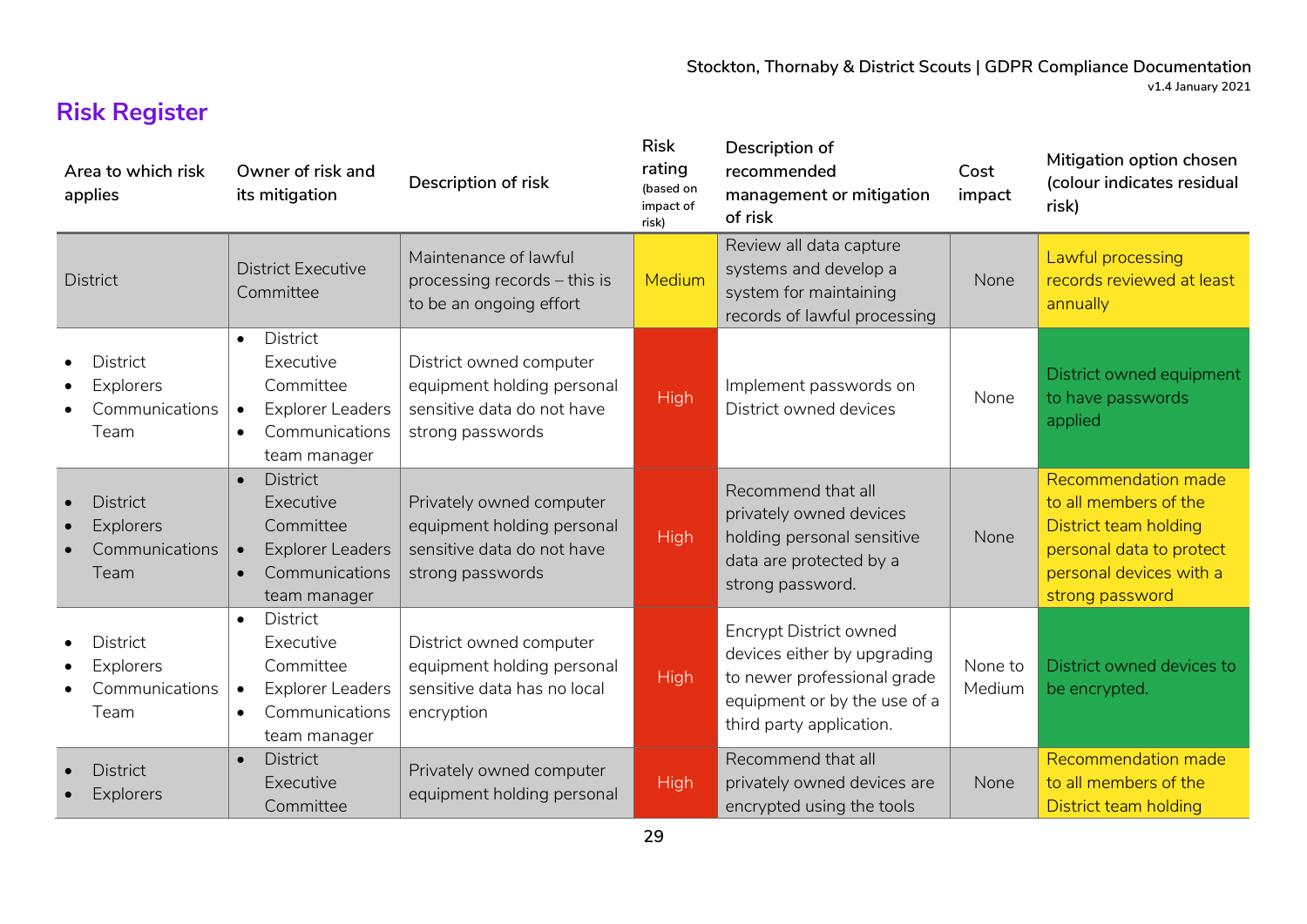| Area to which risk<br>applies                                                           | Owner of risk and<br>its mitigation                                                                                                           | Description of risk                                                                                                                                           | <b>Risk</b><br>rating<br>(based on<br>impact of<br>risk) | Description of<br>recommended<br>management or mitigation<br>of risk                                                                                                                                                    | Cost<br>impact | Mitigation option chosen<br>(colour indicates residual<br>risk)                                                                                                       |
|-----------------------------------------------------------------------------------------|-----------------------------------------------------------------------------------------------------------------------------------------------|---------------------------------------------------------------------------------------------------------------------------------------------------------------|----------------------------------------------------------|-------------------------------------------------------------------------------------------------------------------------------------------------------------------------------------------------------------------------|----------------|-----------------------------------------------------------------------------------------------------------------------------------------------------------------------|
| Communications<br>Team                                                                  | <b>Explorer Leaders</b><br>$\bullet$<br>Communications<br>$\bullet$<br>team manager                                                           | sensitive data has no local<br>encryption                                                                                                                     |                                                          | built into the Windows and<br>Mac operating systems or by<br>using a third party<br>application.                                                                                                                        |                | personal data to encrypt<br>personal devices using<br>appropriate software<br>tools                                                                                   |
| All levels                                                                              | <b>District Executive</b><br>Committee and<br><b>District Team</b>                                                                            | Ensuring that all adults<br>handling personal data have<br>sufficient technical skill to<br>ensure electronic data is<br>secured in storage and in<br>transit | <b>Medium</b>                                            | Provide training for<br>$\bullet$<br>adults on appropriate<br>data protection<br>techniques.<br>Provide training in the<br>$\bullet$<br>use of products such as<br>GSuite to aid data<br>protection.                    | Low            | Training session to be<br>arranged to highlight the<br>importance of data<br>protection and the<br>technical measures<br>available for data<br>protection.            |
| <b>District</b><br>$\bullet$<br><b>Explorers</b><br>$\bullet$<br>Communications<br>Team | <b>District</b><br>$\bullet$<br>Executive<br>Committee<br><b>Explorer Leaders</b><br>$\bullet$<br>Communications<br>$\bullet$<br>team manager | Paper based records are<br>held in a variety of locations                                                                                                     | <b>High</b>                                              | Review use of paper<br>records. Could these be<br>entirely replaced with an<br>electronic system? Could<br>paper forms be scanned and<br>stored in cloud storage with<br>paper forms being destroyed<br>after scanning? | Low            | Ongoing review of the<br>use of paper records.<br>Since v1.0 of this<br>document some paper<br>records are now scanned<br>then before the paper<br>copy is destroyed. |
| <b>District</b><br>Explorers<br>Communications<br>Team                                  | <b>District</b><br>$\bullet$<br>Executive<br>Committee<br><b>Explorer Leaders</b><br>$\bullet$<br>Communications<br>team manager              | Privacy policies at data<br>capture point not<br>transparent enough or ability<br>to opt in to further<br>communication omitted                               | <b>High</b>                                              | Develop and circulate a<br>range of standard privacy<br>policy notices that can be<br>amended to suit various<br>data capture points                                                                                    | None           | Review and trial privacy<br>notices range of standard<br>amendable notices                                                                                            |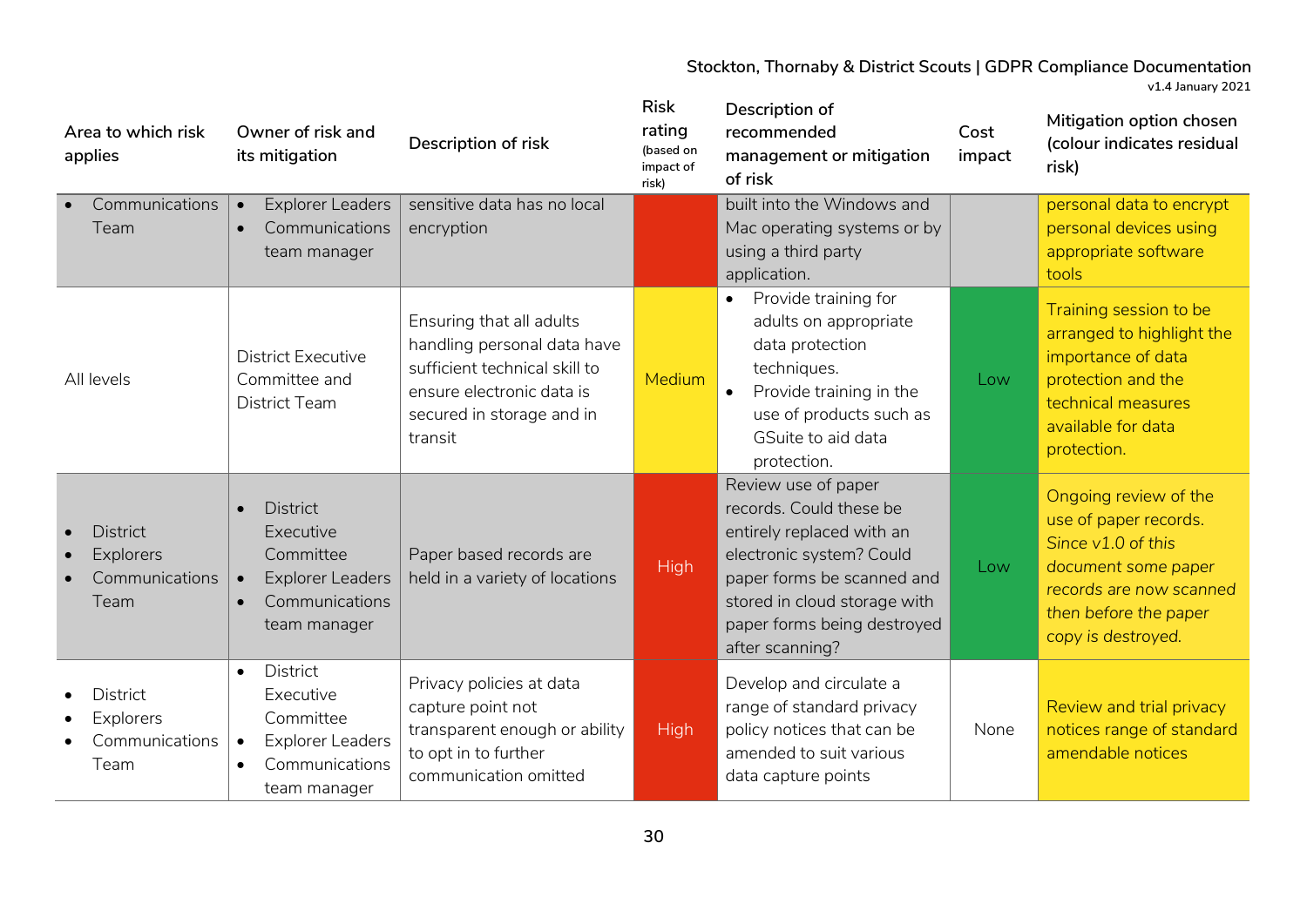**Area to which risk applies Owner of risk and its mitigation**<br>**its mitigation Risk rating (based on impact of risk) Description of recommended management or mitigation of risk Cost impact Mitigation option chosen (colour indicates residual risk)** • District • Explorers • Communications Team • District Executive Committee **Explorer Leaders** • Communications team manager Data captured is kept forever with no defined policies for retention High Set retention policies and ensure these are communicated to all relevant parties None Retention policies have been set and approved by the trustees as given elsewhere in this document. These are communicated to all and reduce this risk to low. District District Executive Committee Multiple data sources mean that it will be difficult to delete, change or supply personal data on the request of the data subject Medium Aim for a standard model of data storage taking privacy and ease of use into consideration Low Long term data storage review – increase use of GSuite and Online Scout Manager.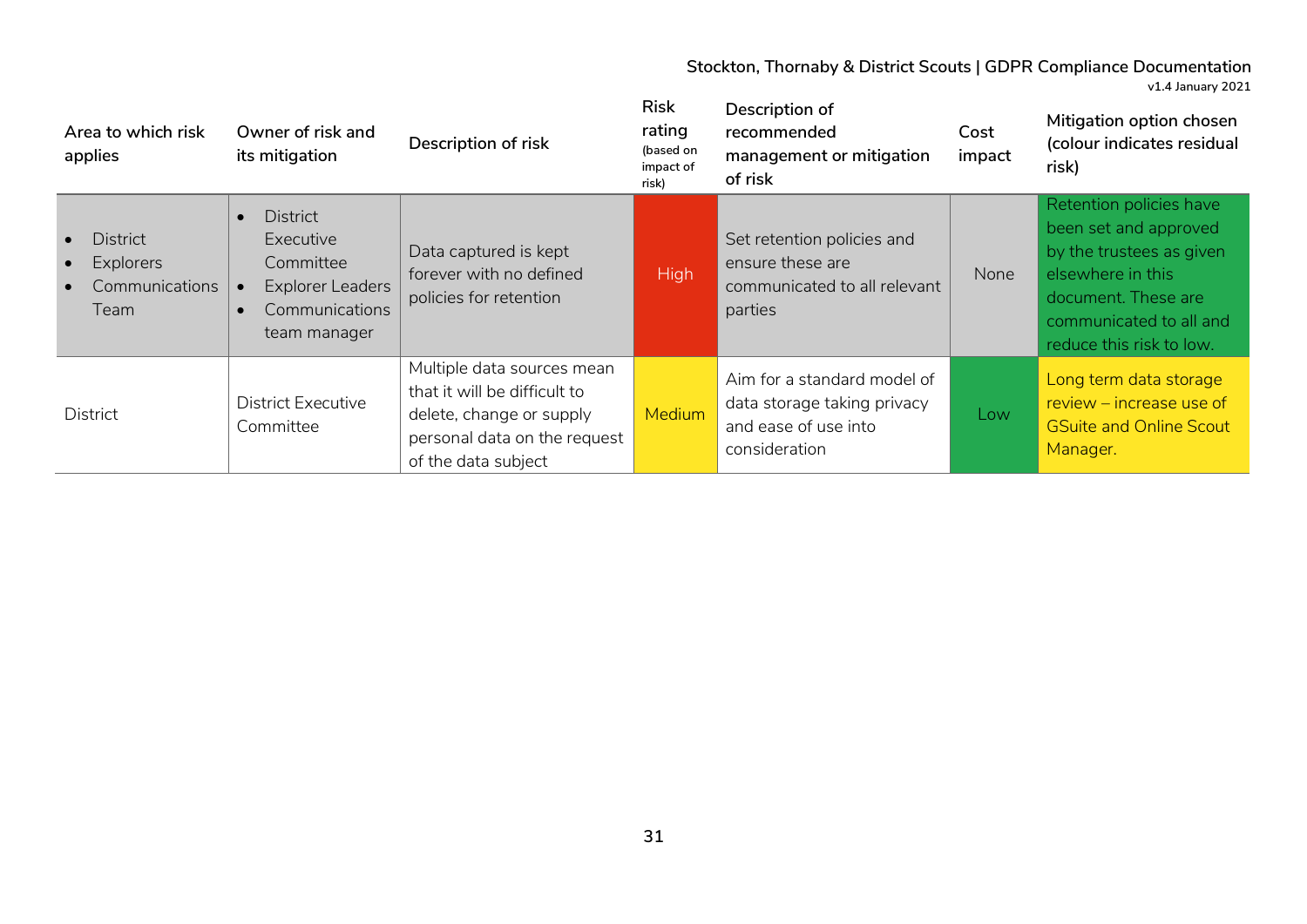## **Automated Decision Making**

The District does not use any automated decision making systems. The only automated process is within Atlantic Data whereby the person inputting the ID documents selects from a list the ID that the applicant has provided and when adequate ID has been selected the process is allowed to continue; this is simply a convenience feature and not a decision that is made about the applicant.

## **Sources of Personal Data**

All personal data in the categories of young persons and adults is provided by the individual (or their parent in the case of a young person).

In the case of others, the source varies:

- For bookings (both campsite and communications team) the data is provided by the individual
- For event control services, the data is provided by the event organiser who has collected the information according to their own data protection policies and act as a data controller in this regard.
- CCTV imagery is captured automatically when a person moves past a CCTV camera on Pybus campsite, land owned by the District. Whilst cameras have been sited to cover specific areas of the site, they do also capture the public rights of way that runs across the land.

# **Individual's Rights**

### The right to be informed

Data subjects have the right to be informed about the collection and use of their data. The District gives clear information regarding, the purpose for processing, the retention period and who the data will be shared with at the point of collection.

### The right to access

Data subjects have the right to access their personal data and/or confirm that their data is being processed. The District has a procedure for dealing with Subject Access Requests, this is detailed later in this document.

### The right to rectification

Data subjects have the right to request that inaccurate personal data be corrected or completed where incomplete. This request can be made verbally or in writing.

#### The right to erasure

Data subjects have "the right to be forgotten" or to have their personal data erased, this request can again be made verbally or in writing. This right can be exercised if:

- the personal data is no longer necessary for which we originally collected it
- the data subject withdraws their consent when consent is the only legal basis on which we collected the data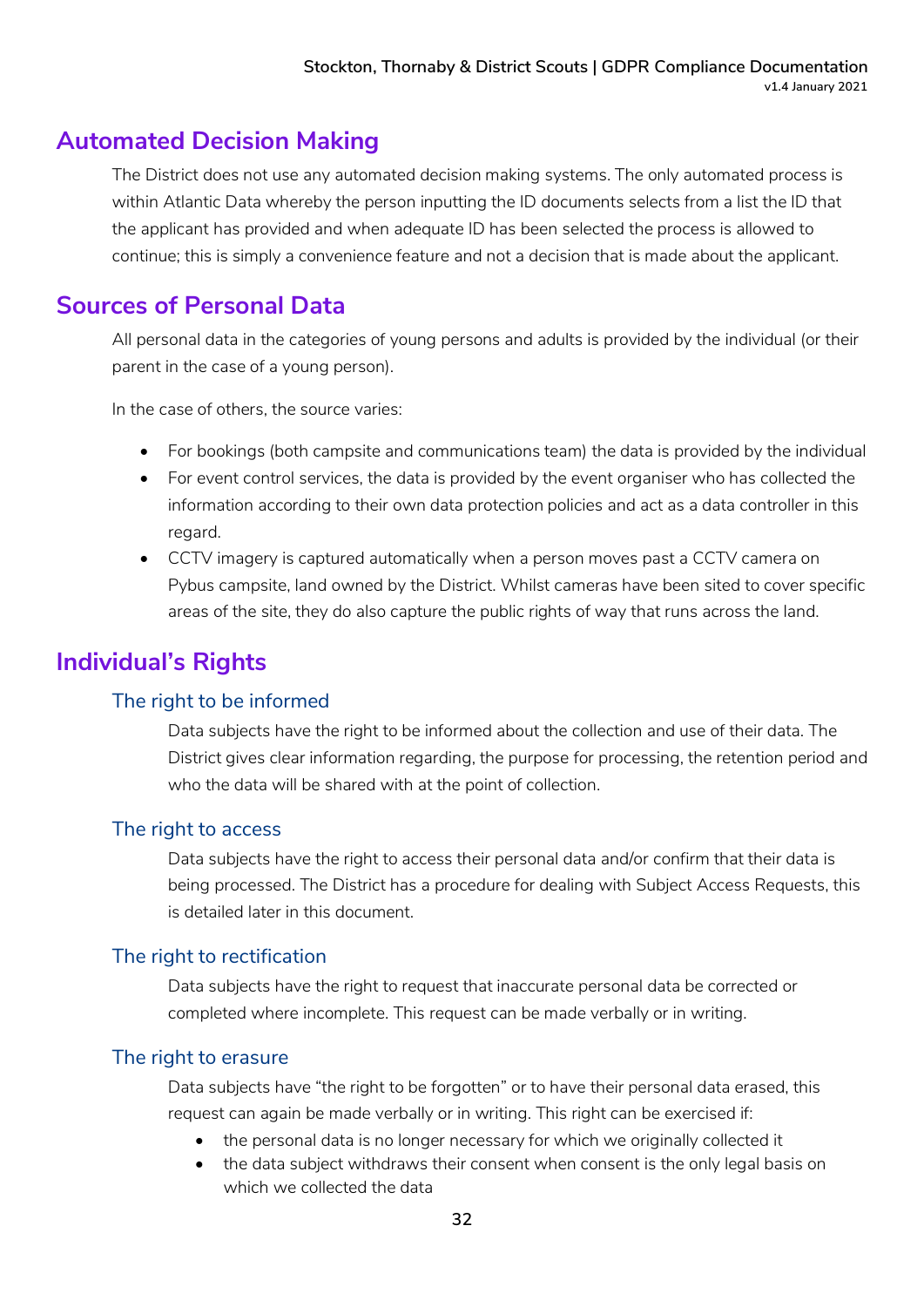• where legitimate interests in the legal basis on which we collected the data and this interest no longer exists

### The right to restrict processing

Individuals have the right to restrict the processing of their personal data. In these circumstances, we are permitted to store the data but not use it. This request can be made in writing or verbally. This right only applies in the following circumstances:

- The data subject is contesting the accuracy of their data and we are verifying the accuracy
- The data has been unlawfully processed and the individual opposes erasure and requests restriction instead
- We no longer need the data but the data subject needs us to keep it in order to establish, exercise or defend a legal claim.
- The data subject has objected to our processing of their data under Article 21(1) and we are considering whether our legitimate grounds override those of the data subject In order to restrict processing we will ensure that the request is noted and that any data we hold in paper form is moved to one side so that it is not processed with other data. We will ensure that electronic data is filed together and that access is restricted to a limited set of users.

### The right to object

Data subjects have the right to object to:

- processing based on legitimate interests or the performance of a task in the public interest/exercise of official authority (including profiling);
- direct marketing (including profiling); and
- processing for purposes of scientific/historical research and statistics.

We will consider all objections however we may continue to process the data if we can demonstrate compelling legitimate grounds for the processing which override the interests, rights and freedoms of the data subject or the processing is for the exercise or defence of a legal claim. If an objection is upheld we will cease to process the individual's data.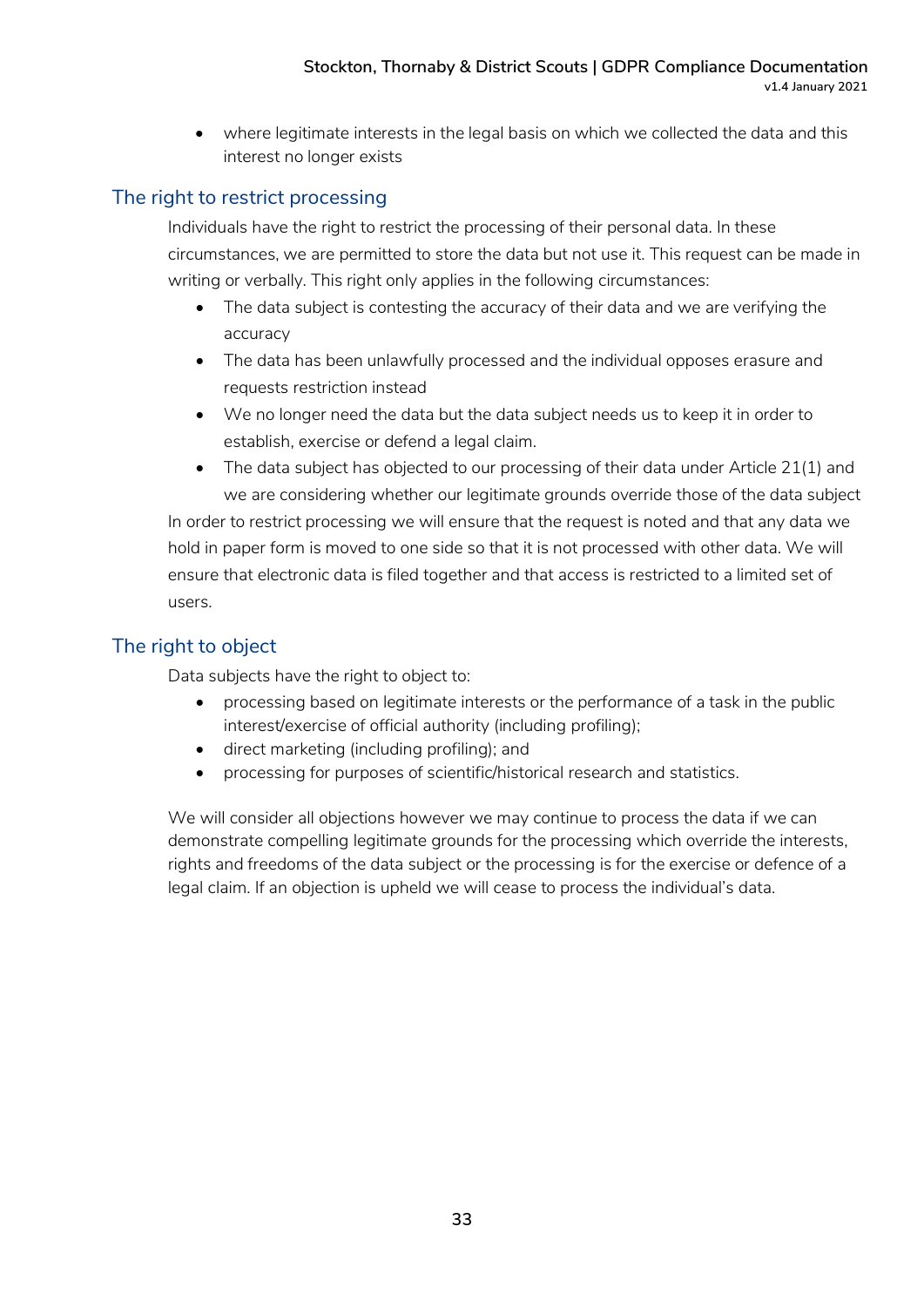### **Data Breach Response Plan**

The District Executive Committee is responsible for the security, integrity and confidentiality of all the data it holds. Under the GDPR it is obliged to keep that data safe and secure at all times. They are also responsible for the management of data breaches.

Any person who knows or suspects that a breach of data security has occurred should report the breach immediately according to this plan. It is vital that action is taken promptly in the event of any actual, potential or suspected breaches of data security or confidentiality so as to avoid the risk of harm to young people or adult volunteers, damage to operations, financial, legal and reputational costs.

### Defining a data breach

A data breach is any event that has the potential to affect the confidentiality, integrity or availability of personal data held by the District in any format. They can happen for a number of reasons including:

- Disclosure of data to unauthorised individuals
- Loss or theft of portable devices containing identifiable information
- Loss or theft of paper records
- Inappropriate access controls which allow unauthorised use of information
- Suspected breach of IT security
- Attempts to gain unauthorised access to IT systems
- Records altered or deleted without the authorisation of the data owner
- Viruses or other security attacks to computer systems
- Breaches of physical security
- Confidential information left unlocked in accessible areas
- Insecure disposal of confidential paper waste
- IT equipment left unattended whilst logged in without taking steps to prevent others accessing information
- Publication of confidential data on the internet in error and accidental disclosure of passwords
- Misdirected emails containing personal data

#### The response plan

This plan applies to all personal data created or received by the District in any format regardless of where it is used and in the case of IT related breaches applies whether the data is stored on District owned devices or systems or personal devices.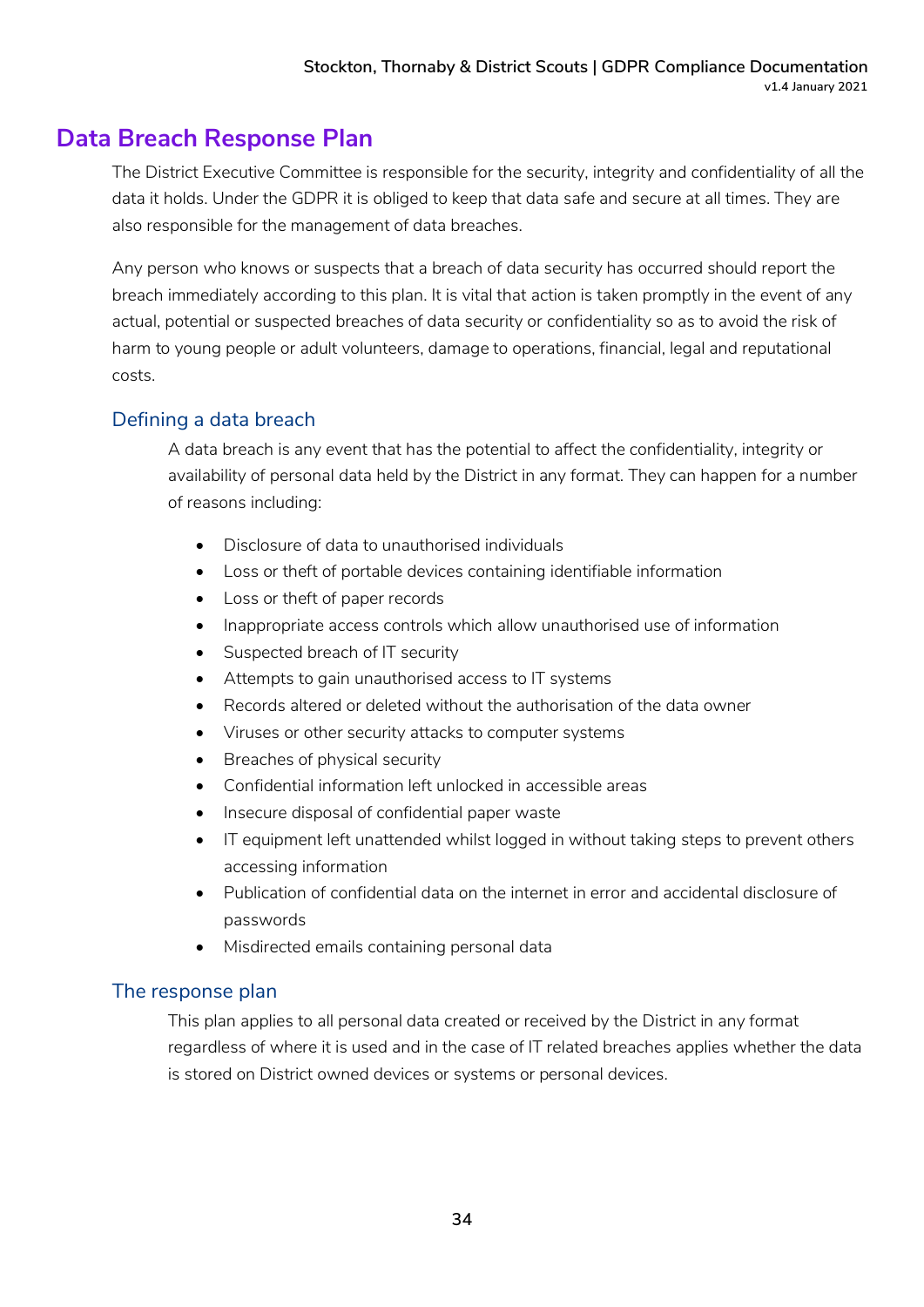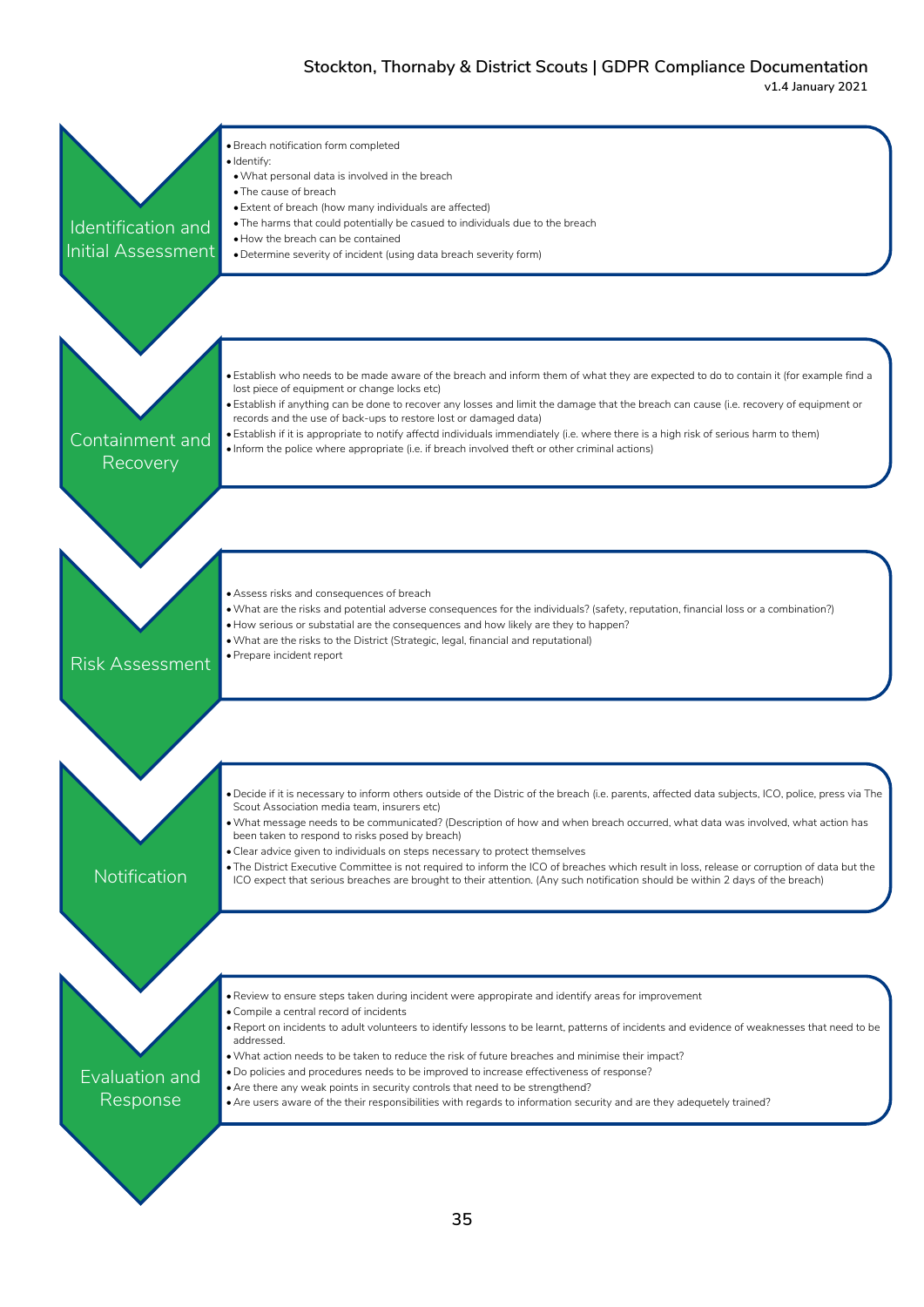### **Subject Access Requests**

Data subjects have a right to ask for the information we hold on them through the Subject Access Request (SAR) process.

We are not obliged to provide this information if the request falls under any of the following exemptions:

- Crime prevention and detection
- Negotiations with the requester
- Information used for research, historical or statistical purposes
- Information covered by legal professional privilege

The SAR procedure is outlined here:



Whilst the District Executive Committee is responsible for handling all SAR's they will require help from other members of the District.

Discovery: the District will collect the data specified by the data subject or search all filling systems (electronic and paper based) in the District.

Response: The District Executive Committee will review all documents provided to identify whether any other third parties are identified within them and omit or redact the third-party information or seek written consent from the third-party for their identity to be shared.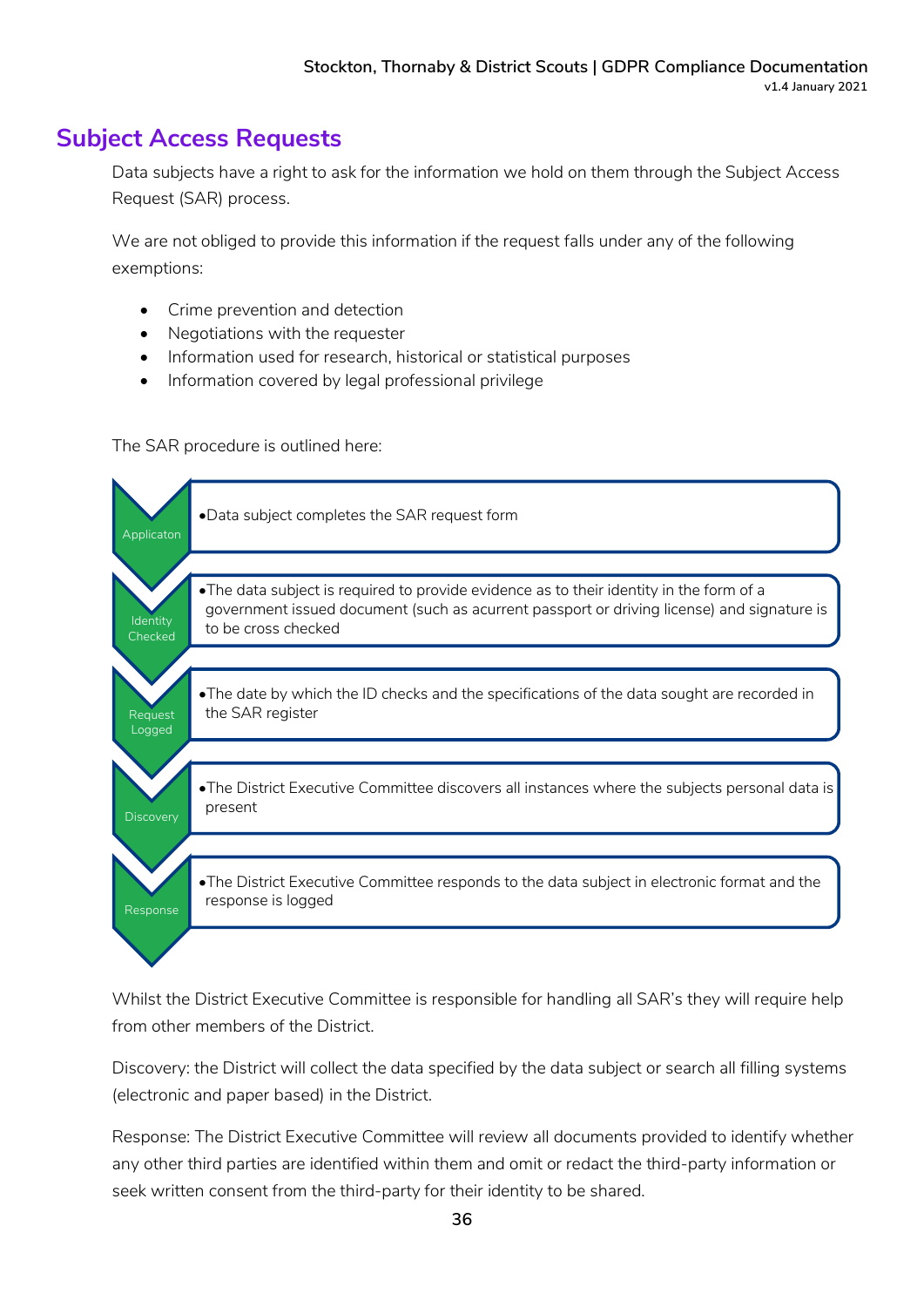All responses will be provided to the subject in electronic form. The data subject's name, list of items provided and date on which they were provided will be recorded.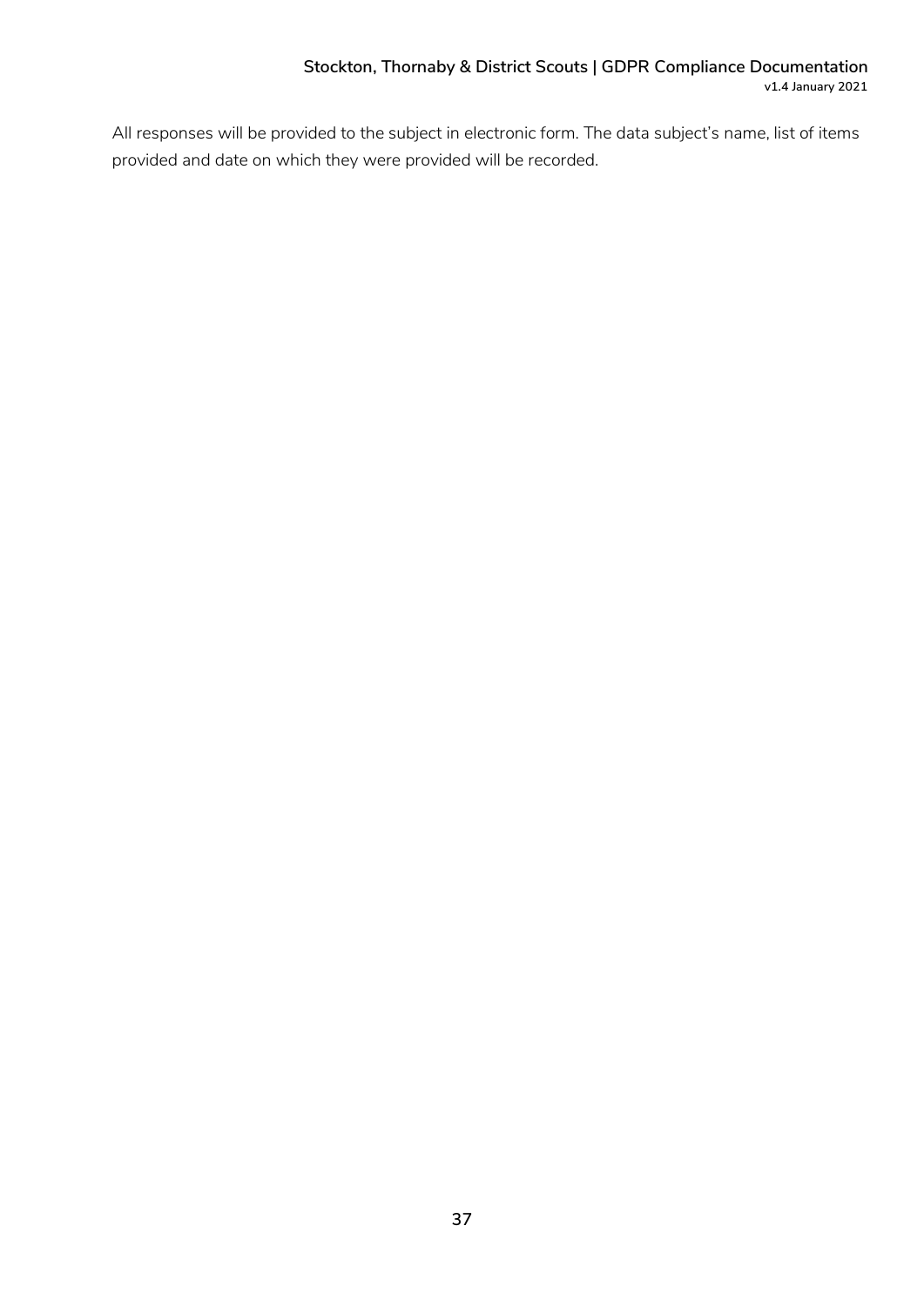# **Appendix 1**



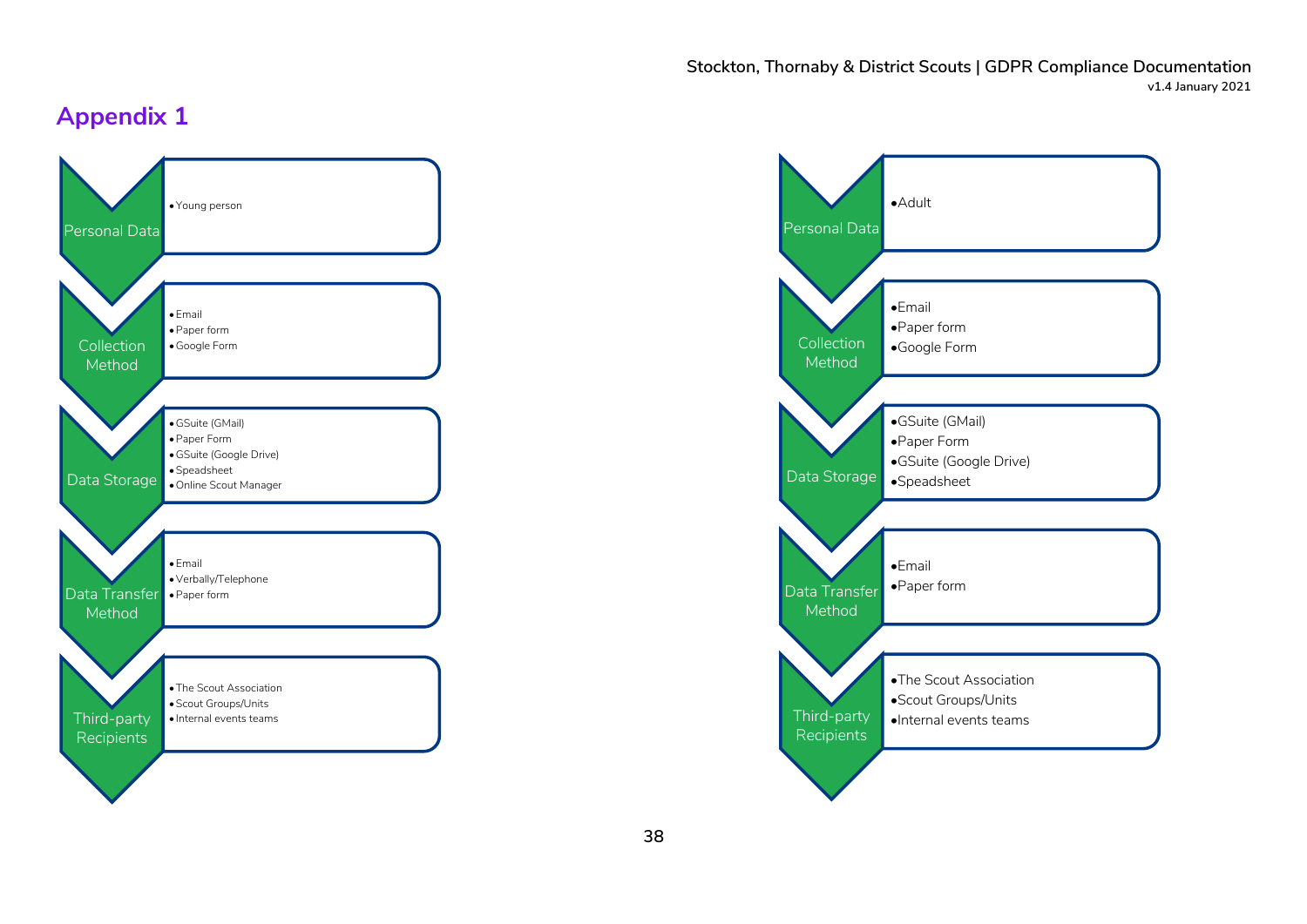# **Change Log**

| Version | Change/s                                                                        | Date Issued               |
|---------|---------------------------------------------------------------------------------|---------------------------|
| v1.0    | Initial draft                                                                   | 17th Sept 2018            |
| v1.1    | Retention policies for safeguarding incident data clarified<br>$\bullet$        | 9 <sup>th</sup> Oct 2019  |
|         | References to accident/injury management updated to reflect the<br>$\bullet$    |                           |
|         | move to use GSuite for data storage rather than paper                           |                           |
| v1.2    | Addition of references to Online Scout Manager to reflect Explorer<br>$\bullet$ | 13 <sup>th</sup> Dec 2019 |
|         | Scout units use of the product                                                  |                           |
| v1.3    | Addition of information relating to the OSM and Scout Association<br>$\bullet$  | 25th Aug 2020             |
|         | data sharing agreement                                                          |                           |
| v1.4    | Minor changes to sentence structures<br>$\bullet$                               | 22 <sup>nd</sup> Jan 2021 |
|         | Additional clarification around collection of parent bank details<br>$\bullet$  |                           |
|         | Addition of GSuite as a storage location for accident records<br>$\bullet$      |                           |
|         | Gsuite users password strength checked and date updated                         |                           |
|         | Risk register updated to reflect progress made since v1.0                       |                           |